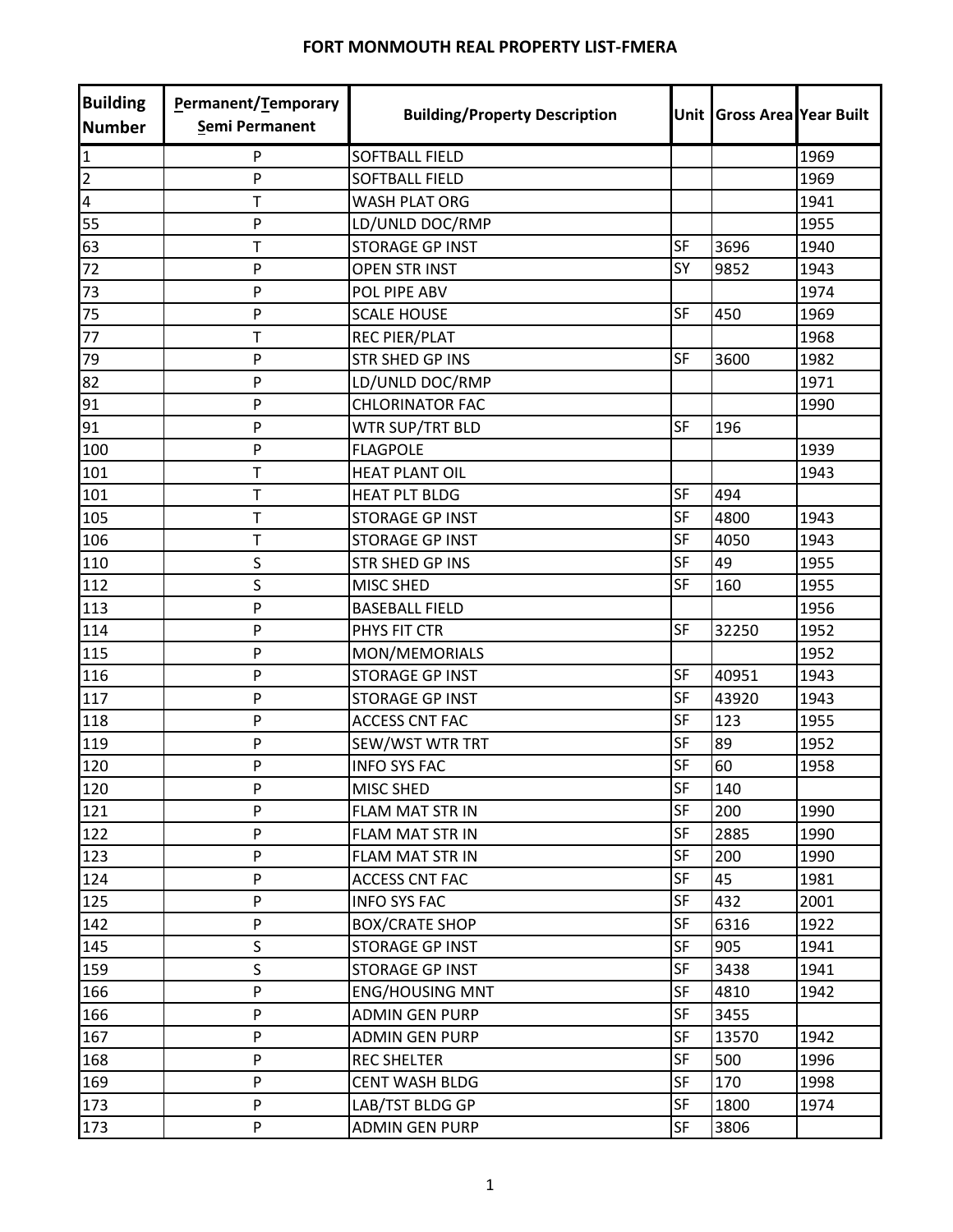| <b>Building</b><br><b>Number</b> | <b>Permanent/Temporary</b><br>Semi Permanent | <b>Building/Property Description</b>        |           | Unit Gross Area Year Built |      |
|----------------------------------|----------------------------------------------|---------------------------------------------|-----------|----------------------------|------|
| 174                              | P                                            | <b>STORAGE GP INST</b>                      | SF        | 782                        | 1995 |
| 199                              | S                                            | satcom relocatable computer lab             | SF        | 10700                      | 1988 |
| 200                              | S                                            | <b>XMITTER BLDG</b>                         | <b>SF</b> | 1280                       | 1958 |
| 201                              | T                                            | PLT/UTIL BLDG                               | <b>SF</b> | 218                        | 1943 |
| 203                              | P                                            | <b>COURT AREA</b>                           |           |                            | 1973 |
| 205                              | P (Barker Circle)                            | ENLISTED UPH (unaccompanied personell houSF |           | 41376                      | 1927 |
| 206                              | P(Barker Circle)                             | <b>ADMIN GEN PURP</b>                       | SF        | 31392                      | 1927 |
| 207                              | P(Barker Circle)                             | <b>ENLISTED UPH</b>                         | <b>SF</b> | 43872                      | 1927 |
| 208                              | P(Barker Circle)                             | <b>ENLISTED UPH</b>                         | <b>SF</b> | 36384                      | 1927 |
| 209                              | P                                            | ALLISON HALL ADMIN GEN PURP                 | <b>SF</b> | 36665                      | 1928 |
| 210                              | P                                            | COMMO EQ BLDG                               | SF        | 29296                      | 1975 |
| 211                              | P                                            | FH COL                                      | <b>SF</b> | 6834                       | 1929 |
| 212                              | P                                            | FH COL                                      | SF        | 6834                       | 1929 |
| 213                              | P                                            | FH COL                                      | SF        | 6834                       | 1929 |
| 214                              | P                                            | FH COL                                      | <b>SF</b> | 6428                       | 1932 |
| 215                              | P                                            | FH COL                                      | SF        | 3396                       | 1931 |
| 216                              | P                                            | FH COL                                      | SF        | 3496                       | 1931 |
| 217                              | P                                            | <b>SEWAGE LFT STAT</b>                      |           |                            | 1975 |
| 218                              | P                                            | FH COL                                      | SF        | 6743                       | 1932 |
| 219                              | P                                            | FH COL                                      | <b>SF</b> | 6743                       | 1932 |
| 220                              | P                                            | FH COL                                      | SF        | 6743                       | 1935 |
| 221                              | P                                            | FH GENERAL OFF                              | <b>SF</b> | 3108                       | 1931 |
| 222                              | P                                            | FH COL                                      | <b>SF</b> | 6743                       | 1935 |
| 223                              | P                                            | FH COL                                      | <b>SF</b> | 6743                       | 1935 |
| 224                              | P                                            | FH GENERAL OFF                              | <b>SF</b> | 3108                       | 1931 |
| 225                              | P                                            | FH COL                                      | SF        | 6743                       | 1932 |
| 226                              | P                                            | FH COL                                      | SF        | 6743                       | 1932 |
| 227                              | P                                            | FH COL                                      | <b>SF</b> | 6743                       | 1932 |
| 228                              | P                                            | <b>FH COL</b>                               | <b>SF</b> | 6743                       | 1932 |
| 229                              | P                                            | FH COL                                      | SF        | 3020                       | 1931 |
| 230                              | P                                            | FH GENERAL'S QUARTERS                       | SF        | 5273                       | 1936 |
| 233                              | P                                            | FH SR NCO                                   | <b>SF</b> | 4724                       | 1929 |
| 234                              | P                                            | FH SR NCO                                   | SF        | 3780                       | 1931 |
| 235                              | P                                            | FH SR NCO                                   | <b>SF</b> | 6024                       | 1931 |
| 236                              | P                                            | FH SR NCO                                   | SF        | 3780                       | 1931 |
| 237                              | P                                            | FH SR NCO                                   | <b>SF</b> | 6024                       | 1931 |
| 238                              | P                                            | FH SR NCO                                   | SF        | 5592                       | 1931 |
| 239                              | P                                            | FH SR NCO                                   | SF        | 6024                       | 1931 |
| 240                              | P                                            | FH SR NCO                                   | SF        | 5592                       | 1932 |
| 241                              | P                                            | FH SR NCO                                   | SF        | 5592                       | 1932 |
| 242                              | P                                            | FH SR NCO                                   | <b>SF</b> | 5592                       | 1932 |
| 243                              | P                                            | FH SR NCO                                   | SF        | 5592                       | 1932 |
| 244                              | P                                            | FH SR NCO                                   | SF        | 5592                       | 1932 |
| 245                              | P                                            | FH SR NCO                                   | SF        | 5592                       | 1932 |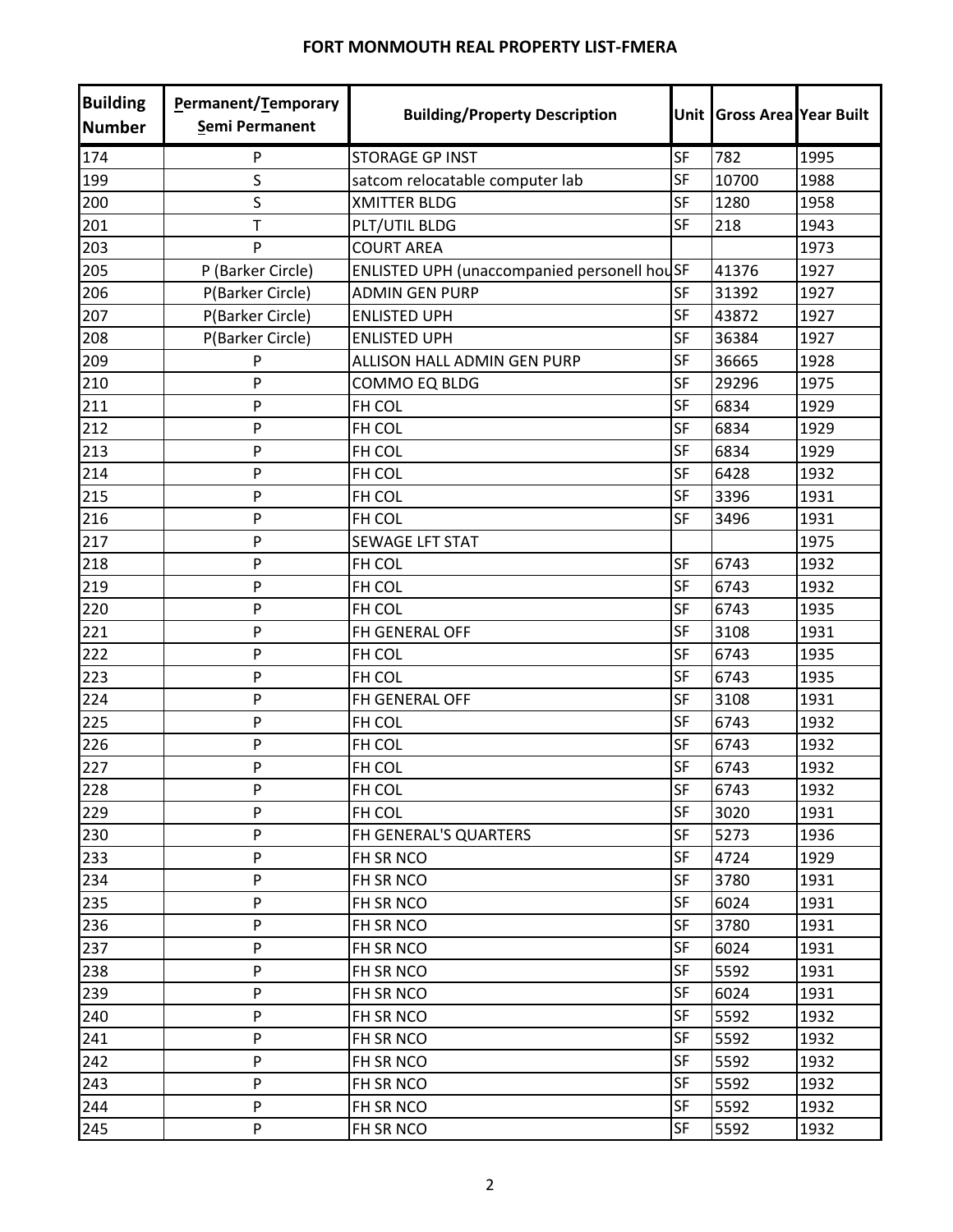| <b>Building</b><br><b>Number</b> | Permanent/Temporary<br>Semi Permanent | <b>Building/Property Description</b>        |           | Unit Gross Area Year Built |      |
|----------------------------------|---------------------------------------|---------------------------------------------|-----------|----------------------------|------|
| 246                              | P                                     | FH SR NCO                                   | SF        | 5592                       | 1932 |
| 247                              | P                                     | FH SR NCO                                   | SF        | 5592                       | 1934 |
| 248                              | P                                     | FH SR NCO                                   | SF        | 5592                       | 1934 |
| 249                              | P                                     | FH SR NCO                                   | <b>SF</b> | 5592                       | 1934 |
| 250                              | P                                     | FH SR NCO                                   | SF        | 5592                       | 1934 |
| 251                              | P                                     | FH SR NCO                                   | <b>SF</b> | 5592                       | 1934 |
| 252                              | P                                     | FH SR NCO                                   | SF        | 5592                       | 1934 |
| 253                              | P                                     | FH SR NCO                                   | SF        | 5592                       | 1934 |
| 254                              | P                                     | FH SR NCO                                   | <b>SF</b> | 5592                       | 1934 |
| 255                              | P                                     | FH SR NCO                                   | <b>SF</b> | 5592                       | 1934 |
| 256                              | P                                     | FH SR NCO                                   | SF        | 5592                       | 1934 |
| 257                              | P                                     | <b>SEWAGE LFT STAT</b>                      |           |                            | 1930 |
| 258                              | P                                     | FH SR NCO                                   | <b>SF</b> | 5592                       | 1934 |
| 259                              | P                                     | <b>PVT/ORG CLUB</b>                         | SF        | 6182                       | 1938 |
| 260                              | P                                     | <b>SEWAGE LFT STAT</b>                      |           |                            | 1930 |
| 261                              | P                                     | FH LTC/MAJ                                  | SF        | 11856                      | 1930 |
| 262                              | P                                     | FH LTC/MAJ                                  | <b>SF</b> | 11856                      | 1930 |
| 263                              | P                                     | FH LTC/MAJ                                  | <b>SF</b> | 12656                      | 1930 |
| 264                              | P                                     | FH LTC/MAJ                                  | SF        | 12656                      | 1931 |
| 265                              | P                                     | FH LTC/MAJ                                  | <b>SF</b> | 12656                      | 1932 |
| 266                              | P                                     | FH LTC/MAJ                                  | SF        | 12656                      | 1932 |
| 267                              | P                                     | FH LTC/MAJ                                  | <b>SF</b> | 11856                      | 1931 |
| 268                              | P                                     | FH LTC/MAJ                                  | <b>SF</b> | 12656                      | 1931 |
| 269                              | P                                     | FH LTC/MAJ                                  | SF        | 12656                      | 1930 |
| 270                              | P                                     | <b>ADMIN GEN PURP-Historical Dist</b>       | SF        | 3000                       | 1930 |
| 270                              | P                                     | <b>ARMY LODGING-Historical Dist</b>         | SF        | 11315                      |      |
| 271                              | P                                     | GARDNER HALL LODGING UOQ MILITARY           | SF        | 20007                      | 1934 |
| 272                              | P                                     | <b>COURT AREA</b>                           |           |                            | 1969 |
| 273                              | P                                     | <b>VEH FUEL MOGAS</b>                       |           |                            | 1991 |
| 273                              | P                                     | <b>FUEL/POL BLDG</b>                        | <b>SF</b> | 72                         |      |
| 273                              | P                                     | <b>MOGAS STR UNGD</b>                       |           |                            |      |
| 275                              | P                                     | MUSEUM SPT BLDG-KAPLAN HALL                 | SF        | 7432                       | 1934 |
| 276                              | P                                     | <b>ADMIN GEN PURP</b>                       | <b>SF</b> | 2744                       | 1953 |
| 277                              | P                                     | <b>ADMIN GEN PURP</b>                       | <b>SF</b> | 12600                      | 1951 |
| 279                              | P                                     | <b>ENG/HOUSING MNT</b>                      | SF        | 7168                       | 1934 |
| 280                              | P                                     | <b>ENG/HOUSING MNT</b>                      | SF        | 9936                       | 1934 |
| 281                              | P                                     | <b>ENG/HOUSING MNT</b>                      | <b>SF</b> | 2544                       | 1934 |
| 282                              | P                                     | <b>FIRE STATION</b>                         | <b>SF</b> | 6089                       | 1935 |
| 283                              | P                                     | ADMIN GEN PURP-SQUIER HALL                  | SF        | 73994                      | 1935 |
| 283                              | P                                     | <b>AUDITORIUM GP</b>                        | SF        | 2544                       |      |
| 284                              | T                                     | STORAGE GP INST                             | SF        | 357                        | 1940 |
| 286                              | P (The Garrison)                      | <b>ADMIN GEN PURP-RUSSEL HALL 4 stories</b> | SF        | 42300                      | 1936 |
| 287                              | P(Barker Circle)                      | <b>ENLISTED UPH</b>                         | <b>SF</b> | 32053                      | 1940 |
| 288                              | S                                     | <b>ADMIN GEN PURP</b>                       | SF        | 15038                      | 1941 |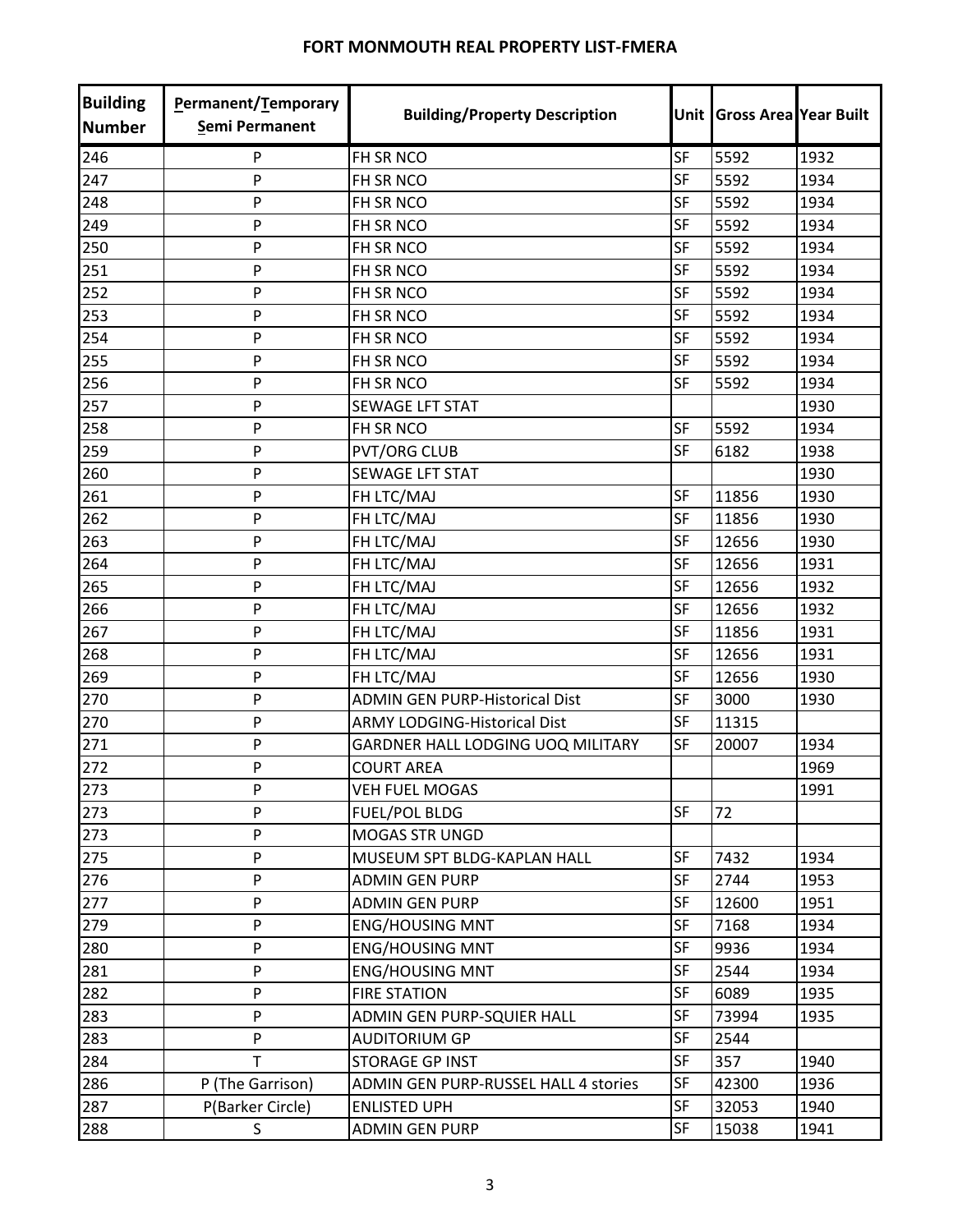| <b>Building</b><br><b>Number</b> | Permanent/Temporary<br>Semi Permanent | <b>Building/Property Description</b> |           | Unit Gross Area Year Built |      |
|----------------------------------|---------------------------------------|--------------------------------------|-----------|----------------------------|------|
| 291                              | P                                     | <b>ADMIN GEN PURP</b>                | <b>SF</b> | 12006                      | 1966 |
| 292                              | S                                     | <b>STORAGE GP INST</b>               | <b>SF</b> | 13440                      | 1944 |
| 292                              | S                                     | <b>ADMIN GEN PURP</b>                | <b>SF</b> | 17600                      |      |
| 293                              | P                                     | LAB/TST BLDG GP                      | <b>SF</b> | 4217                       | 1943 |
| 295                              | P                                     | <b>ADMIN GEN PURP</b>                | <b>SF</b> | 9000                       | 1969 |
| 296                              | P                                     | <b>ADMIN GEN PURP</b>                | <b>SF</b> | 5996                       | 1970 |
| 301                              | P                                     | <b>GARAGE FAM HS</b>                 | <b>SF</b> | 412                        | 1932 |
| 302                              | P                                     | <b>GARAGE FAM HS</b>                 | SF        | 412                        | 1932 |
| 303                              | P                                     | <b>GARAGE FAM HS</b>                 | <b>SF</b> | 412                        | 1932 |
| 304                              | P                                     | <b>GARAGE FAM HS</b>                 | <b>SF</b> | 412                        | 1932 |
| 305                              | P                                     | <b>GARAGE FAM HS</b>                 | <b>SF</b> | 412                        | 1932 |
| 306                              | P                                     | <b>GARAGE FAM HS</b>                 | <b>SF</b> | 412                        | 1932 |
| 307                              | P                                     | <b>GARAGE FAM HS</b>                 | <b>SF</b> | 412                        | 1932 |
| 308                              | P                                     | <b>GARAGE FAM HS</b>                 | SF        | 412                        | 1932 |
| 309                              | P                                     | <b>GARAGE FAM HS</b>                 | <b>SF</b> | 412                        | 1932 |
| 310                              | P                                     | <b>GARAGE FAM HS</b>                 | <b>SF</b> | 412                        | 1932 |
| 312                              | P                                     | <b>GARAGE FAM HS</b>                 | <b>SF</b> | 499                        | 1951 |
| 313                              | P                                     | <b>GARAGE FAM HS</b>                 | SF        | 412                        | 1932 |
| 314                              | P                                     | <b>GARAGE FAM HS</b>                 | SF        | 412                        | 1932 |
| 315                              | P                                     | <b>GARAGE FAM HS</b>                 | <b>SF</b> | 412                        | 1932 |
| 316                              | P                                     | <b>GARAGE FAM HS</b>                 | <b>SF</b> | 412                        | 1932 |
| 317                              | P                                     | <b>GARAGE FAM HS</b>                 | SF        | 412                        | 1932 |
| 318                              | P                                     | <b>GARAGE FAM HS</b>                 | <b>SF</b> | 412                        | 1932 |
| 319                              | P                                     | <b>GARAGE FAM HS</b>                 | <b>SF</b> | 412                        | 1932 |
| 320                              | P                                     | <b>GARAGE FAM HS</b>                 | <b>SF</b> | 847                        | 1934 |
| 321                              | P                                     | <b>GARAGE FAM HS</b>                 | <b>SF</b> | 847                        | 1934 |
| 322                              | P                                     | <b>GARAGE FAM HS</b>                 | <b>SF</b> | 847                        | 1934 |
| 323                              | P                                     | <b>GARAGE FAM HS</b>                 | <b>SF</b> | 847                        | 1934 |
| 324                              | P                                     | <b>GARAGE FAM HS</b>                 | SF        | 847                        | 1934 |
| 325                              | P                                     | <b>GARAGE FAM HS</b>                 | <b>SF</b> | 847                        | 1934 |
| 326                              | P                                     | <b>GARAGE FAM HS</b>                 | SF        | 847                        | 1934 |
| 327                              | P                                     | <b>GARAGE FAM HS</b>                 | SF        | 1851                       | 1934 |
| 328                              | P                                     | <b>GARAGE FAM HS</b>                 | <b>SF</b> | 2409                       | 1937 |
| 331                              | P                                     | <b>GARAGE FAM HS</b>                 | <b>SF</b> | 1600                       | 1934 |
| 332                              | P                                     | <b>GARAGE FAM HS</b>                 | <b>SF</b> | 1600                       | 1934 |
| 333                              | P                                     | <b>GARAGE FAM HS</b>                 | <b>SF</b> | 1600                       | 1934 |
| 334                              | P                                     | <b>GARAGE FAM HS</b>                 | SF        | 2000                       | 1934 |
| 335                              | P                                     | <b>GARAGE FAM HS</b>                 | SF        | 1600                       | 1934 |
| 336                              | P                                     | <b>GARAGE FAM HS</b>                 | SF        | 1600                       | 1934 |
| 340                              | P                                     | PLAYGROUND GP                        |           |                            | 1985 |
| 341                              | P                                     | PLAYGROUND GP                        |           |                            | 1985 |
| 342                              | P                                     | PLAYGROUND GP                        |           |                            | 1985 |
| 359                              | р                                     | <b>Admin General Purpose</b>         | <b>SF</b> | 10368                      | 2007 |
| 360                              | P                                     | ARMY LODGING-Recom to tear down      | SF        | 23415                      | 1956 |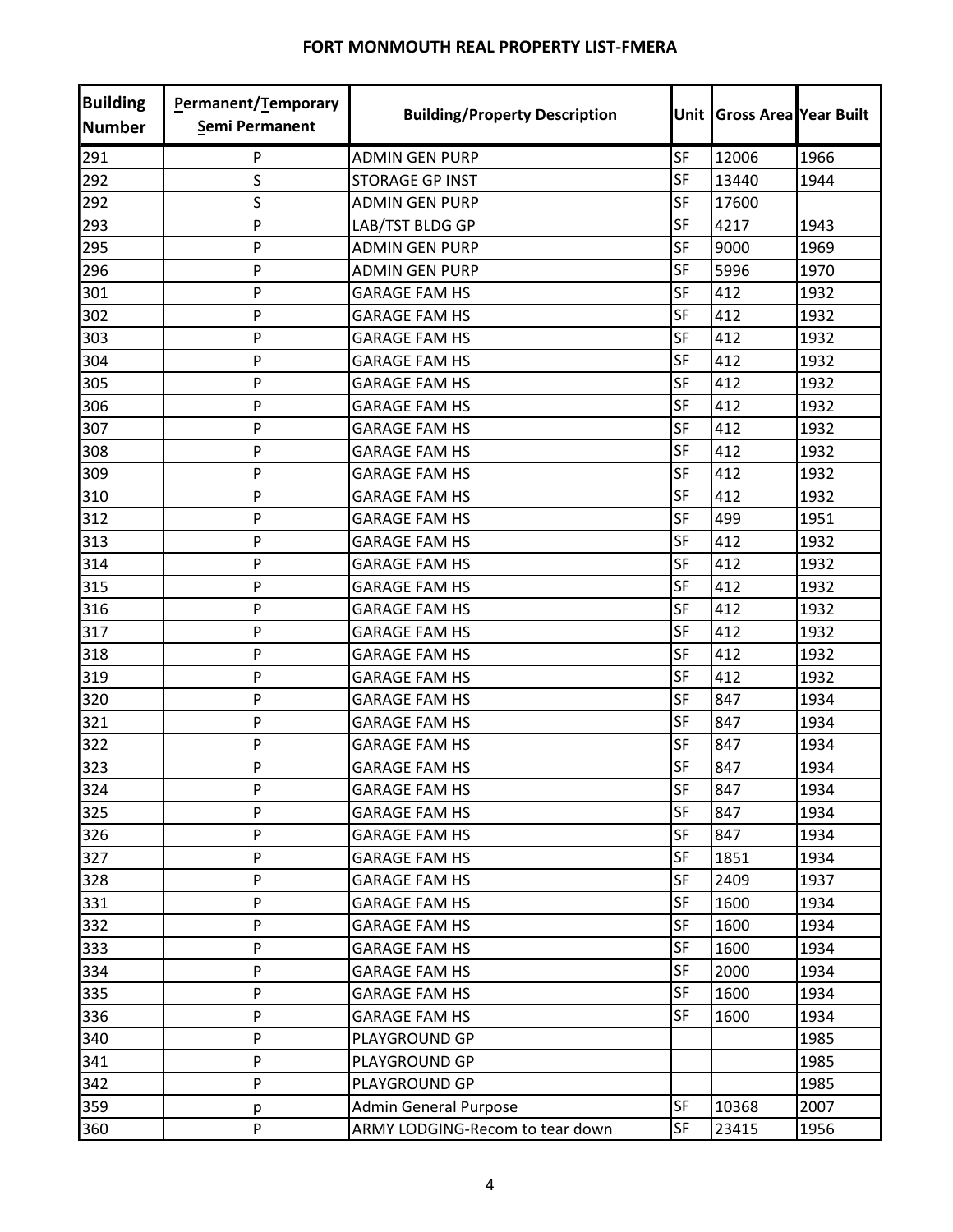| <b>Building</b><br><b>Number</b> | Permanent/Temporary<br>Semi Permanent | <b>Building/Property Description</b> | Unit      | <b>Gross Area Year Built</b> |      |
|----------------------------------|---------------------------------------|--------------------------------------|-----------|------------------------------|------|
| 361                              | P                                     | <b>ENLISTED UPH</b>                  | SF        | 27160                        | 1965 |
| 362                              | P                                     | <b>ENLISTED UPH</b>                  | SF        | 27140                        | 1965 |
| 363                              | P                                     | <b>ARMY LODGING</b>                  | <b>SF</b> | 27137                        | 1968 |
| 364                              | P                                     | <b>ARMY LODGING</b>                  | SF        | 10720                        | 1971 |
| 365                              | P (Family Lodging)                    | <b>ARMY LODGING</b>                  | <b>SF</b> | 34313                        | 1991 |
| 366                              | P                                     | <b>SEWAGE LFT STAT</b>               |           |                              | 1992 |
| 367                              | P                                     | <b>SEWAGE LFT STAT</b>               |           |                              | 1992 |
| 400                              | P                                     | <b>SEWAGE LFT STAT</b>               |           |                              | 1940 |
| 402                              | P                                     | PLAYGROUND GP                        |           |                              | 1985 |
| 410                              | T                                     | <b>TT OFF QTRS</b>                   | <b>SF</b> | 4720                         | 1940 |
| 413                              | Τ                                     | <b>TT OFF QTRS</b>                   | <b>SF</b> | 4720                         | 1940 |
| 414                              | T                                     | <b>STORAGE GP INST</b>               | SF        | 4720                         | 1940 |
| 417                              | $\mathsf T$                           | <b>HOMELESS SHELTR</b>               | <b>SF</b> | 4720                         | 1940 |
| 418                              | T                                     | <b>TT OFF QTRS</b>                   | SF        | 4720                         | 1940 |
| 419                              | T                                     | <b>STORAGE GP INST</b>               | SF        | 2360                         | 1941 |
| 419                              | $\mathsf T$                           | <b>ADMIN GEN PURP</b>                | <b>SF</b> | 2360                         |      |
| 420                              | $\mathsf T$                           | <b>ADMIN GEN PURP</b>                | <b>SF</b> | 4720                         | 1940 |
| 421                              | T                                     | <b>HOMELESS SHELTR</b>               | <b>SF</b> | 4720                         | 1941 |
| 422                              | T                                     | <b>ADMIN GEN PURP</b>                | SF        | 2360                         | 1940 |
| 422                              | Т                                     | <b>PVT/ORG CLUB</b>                  | SF        | 2360                         |      |
| 423                              | T                                     | <b>ADMIN GEN PURP</b>                | SF        | 4720                         | 1941 |
| 426                              | T                                     | <b>PVT/ORG CLUB</b>                  | <b>SF</b> | 4720                         | 1940 |
| 427                              | T                                     | <b>ADMIN GEN PURP</b>                | <b>SF</b> | 4720                         | 1941 |
| 428                              | T                                     | <b>ADMIN GEN PURP</b>                | <b>SF</b> | 4720                         | 1941 |
| 429                              | $\mathsf T$                           | <b>ADMIN GEN PURP</b>                | SF        | 4720                         | 1941 |
| 434                              | T                                     | <b>PVT/ORG CLUB</b>                  | SF        | 2888                         | 1941 |
| 439                              | T                                     | <b>ADMIN GEN PURP</b>                | <b>SF</b> | 4720                         | 1941 |
| 450                              | P                                     | <b>BOAT HOUSE</b>                    | SF        | 2600                         | 1986 |
| 451                              | P                                     | PO MAIN                              | <b>SF</b> | 5013                         | 1988 |
| 454                              | P                                     | <b>ADMIN GEN PURP</b>                | <b>SF</b> | 2135                         | 1939 |
| 476                              | P                                     | <b>STORAGE GP INST</b>               | SF        | 3016                         | 1985 |
| 480                              | S                                     | <b>STORAGE GP INST</b>               | SF        | 9267                         | 1941 |
| 481                              | S                                     | STORAGE GP INST                      | SF        | 9267                         | 1941 |
| 482                              | T                                     | HAZ MAT STR INS                      | SF        | 9267                         | 1941 |
| 484                              | S                                     | <b>ENG/HOUSING MNT</b>               | SF        | 3817                         | 1941 |
| 486                              | P                                     | WAT STR TK POT                       |           |                              | 1941 |
| 487                              | P                                     | PUMP STAT POT                        |           |                              | 1943 |
| 487                              | P                                     | WTR SUP/TRT BLD                      | <b>SF</b> | 196                          |      |
| 488                              | P                                     | DRUM RECON PLT                       | SF        | 900                          | 1997 |
| 490                              | P                                     | <b>STORAGE GP INST</b>               | SF        | 6069                         | 1939 |
| 490                              | P                                     | <b>TRALR PARK BLDG</b>               | <b>SF</b> | 5269                         |      |
| 491                              | P                                     | SEWAGE LFT STAT                      |           |                              | 1951 |
| 494                              | T                                     | <b>CHLORINATOR FAC</b>               |           |                              | 1940 |
| 494                              | $\mathsf T$                           | WTR SUP/TRT BLD                      | SF        | 131                          |      |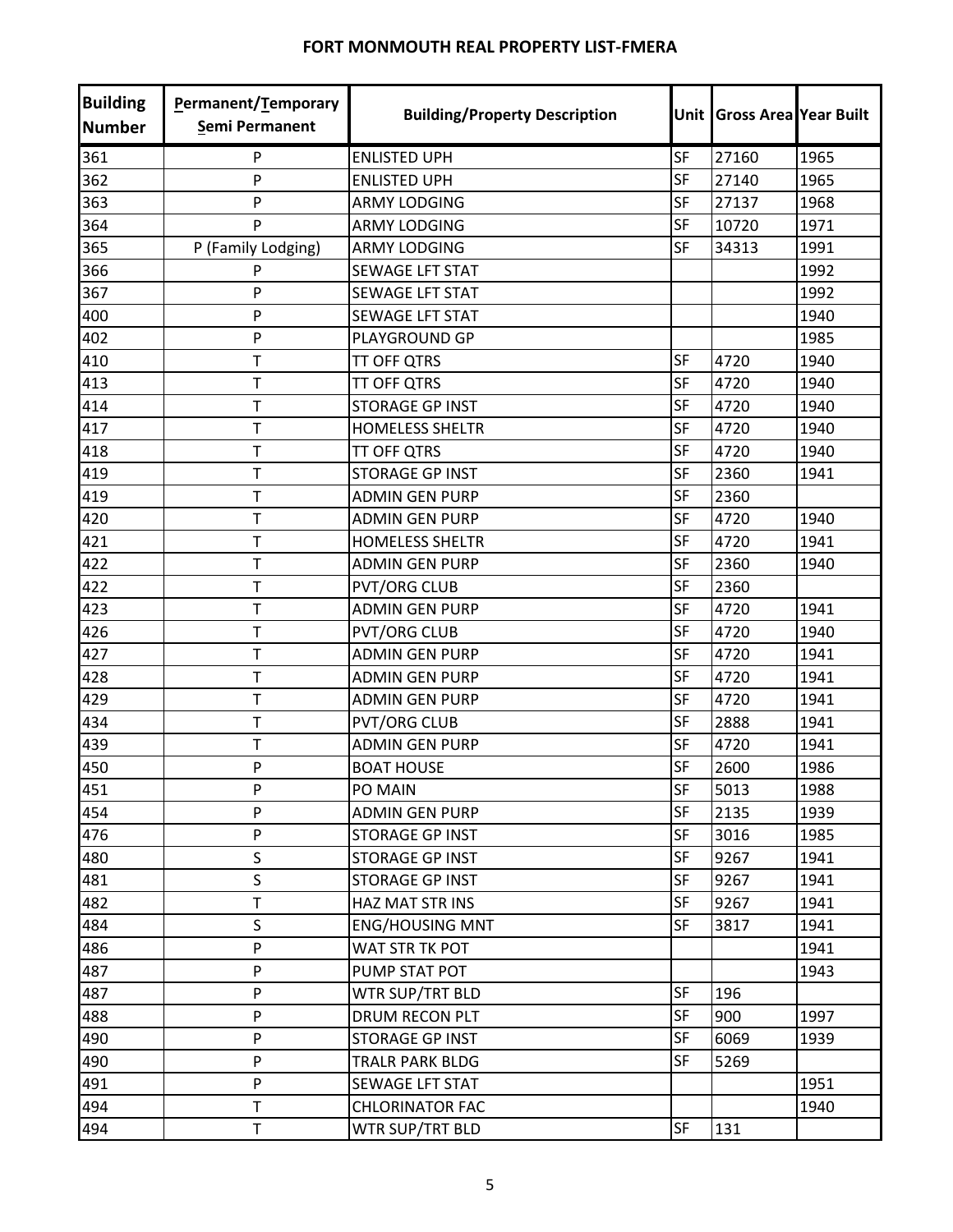| <b>Building</b><br><b>Number</b> | Permanent/Temporary<br>Semi Permanent | <b>Building/Property Description</b>                  | Unit I    | <b>Gross Area Year Built</b> |      |
|----------------------------------|---------------------------------------|-------------------------------------------------------|-----------|------------------------------|------|
| 497                              | P                                     | <b>STORAGE GP INST</b>                                | <b>SF</b> | 3000                         | 1940 |
| 498                              | P                                     | <b>ADMIN GEN PURP</b>                                 | SF        | 1223                         | 1939 |
| 499                              | P                                     | <b>COURTROOM</b>                                      | <b>SF</b> | 2040                         | 1939 |
| 500                              | P                                     | <b>CHAPEL</b>                                         | <b>SF</b> | 16372                        | 1962 |
| 501                              | P                                     | <b>ADMIN GEN PURP</b>                                 | <b>SF</b> | 2832                         | 1969 |
| 502                              | P                                     | <b>LIBRARY MAIN</b>                                   | <b>SF</b> | 10650                        | 1974 |
| 549                              | P                                     | <b>STANDBY GEN</b>                                    |           |                              | 1950 |
| 549                              | P                                     | PWR PLT BLDG                                          | SF        | 352                          |      |
| 550                              | S                                     | <b>ADMIN GEN PURP</b>                                 | SF        | 11767                        | 1941 |
| 551                              | P                                     | ORG CLASSROOM                                         | <b>SF</b> | 8595                         | 1942 |
| 551                              | P                                     | <b>ACES FAC</b>                                       | <b>SF</b> | 5000                         |      |
| 552                              | S                                     | <b>RECREATION CTR</b>                                 | <b>SF</b> | 16420                        | 1941 |
| 553                              | P                                     | PUMP STAT POT                                         |           |                              | 1943 |
| 553                              | P                                     | WTR SUP/TRT BLD                                       | SF        | 64                           |      |
| 555                              | S                                     | <b>ADMIN GEN PURP</b>                                 | <b>SF</b> | 18967                        | 1941 |
| 557                              | P                                     | Main Post Elevated Water Storage Tank 250,000 Gallons |           |                              | 1943 |
| 562                              | T                                     | PLT/UTIL BLDG                                         | SF        | 332                          | 1941 |
| 563                              | S                                     | <b>ADMIN GEN PURP</b>                                 | <b>SF</b> | 8894                         | 1941 |
| 600                              | P                                     | <b>MCAFEE CENTER'S SCIF</b>                           | <b>SF</b> | 44492                        | 1997 |
| 600                              | P                                     | MCAFEE CENTER COMMO EQ BLDG                           | SF        | 45000                        |      |
| 601                              | P                                     | ORG STR BLDG (warehouse)                              | SF        | 16000                        | 1997 |
| 602                              | P                                     | ORG STR BLDG                                          | <b>SF</b> | 6000                         | 1997 |
| 603                              | P                                     | Admin GP-Storage and office                           | SF        | 11009                        | 2006 |
| 616                              | P                                     | CO HQ BLDG                                            | <b>SF</b> | 1520                         | 1967 |
| 620                              | P                                     | CO HQ BLDG                                            | <b>SF</b> | 1520                         | 1967 |
| 671                              | P                                     | CIDC FLD OPS BD                                       | SF        | 3020                         | 1967 |
| 675                              | S                                     | <b>ADMIN GEN PURP</b>                                 | SF        | 2892                         | 1941 |
| 676                              | $\mathsf S$                           | <b>ADMIN GEN PURP</b>                                 | SF        | 3663                         | 1941 |
| 677                              | S                                     | <b>ADMIN GEN PURP</b>                                 | SF        | 2592                         | 1941 |
| 678                              | P                                     | <b>ADMIN GEN PURP</b>                                 | SF        | 1520                         | 1967 |
| 682                              | S                                     | <b>MARS STATION</b>                                   | SF        | 4720                         | 1941 |
| 686                              | S                                     | <b>THRIFT SHOP</b>                                    | SF        | 5929                         | 1957 |
| 689                              | P                                     | <b>BOWLING CENTER</b>                                 | SF        | 17599                        | 1967 |
| 699                              | P                                     | <b>EXCH AUTO SER</b>                                  | SF        | 1769                         | 1953 |
| 700                              | P                                     | Recruiting Center-Admin GP                            | SF        | 2800                         | 2006 |
| 702                              | P                                     | <b>CMTY/CONF CTR</b>                                  | <b>SF</b> | 12100                        | 1983 |
| 750                              | P                                     | <b>VEH FUEL MOGAS</b>                                 |           |                              | 1987 |
| 750                              | P                                     | <b>VEH MAINT SHOP</b>                                 | SF        | 14391                        |      |
| 752                              | P                                     | <b>SEWAGE LFT STAT</b>                                | SF        | 196                          | 1941 |
| 753                              | P                                     | <b>STORAGE GP INST</b>                                | SF        | 4311                         | 1987 |
| 754                              | P                                     | STORAGE GP INST                                       | <b>SF</b> | 4320                         | 1987 |
| 755                              | P                                     | <b>ACCESS CNT FAC</b>                                 | SF        | 112                          | 1987 |
| 756                              | P                                     | STORAGE GP INST                                       | SF        | 1260                         | 1992 |
| 760                              | P                                     | STORAGE GP INST                                       | SF        | 3012                         | 1988 |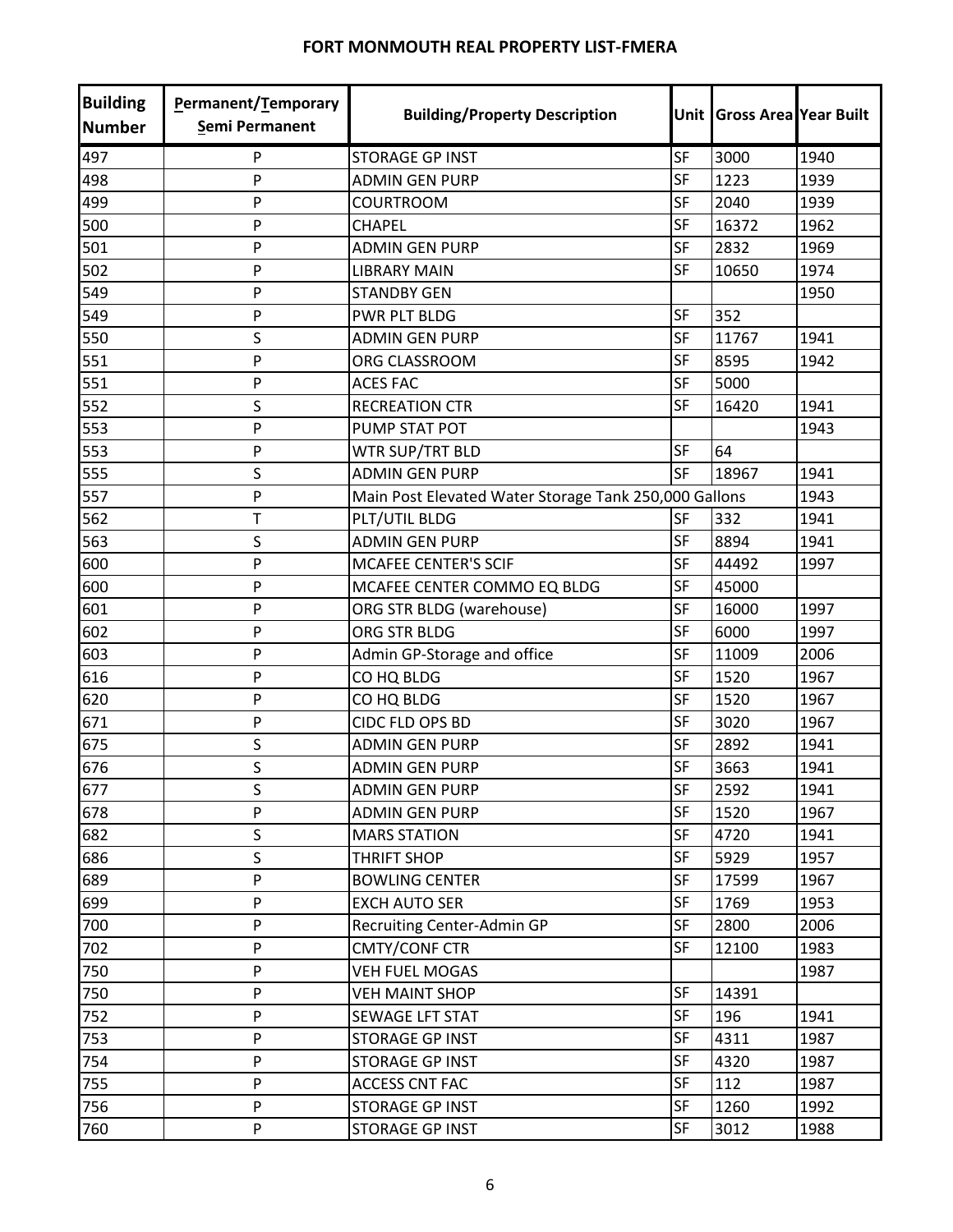| <b>Building</b><br><b>Number</b> | Permanent/Temporary<br>Semi Permanent | <b>Building/Property Description</b> | Unit      | <b>Gross Area Year Built</b> |      |
|----------------------------------|---------------------------------------|--------------------------------------|-----------|------------------------------|------|
| 761                              | P                                     | <b>STORAGE GP INST</b>               | SF        | 1800                         | 1988 |
| 770                              | P                                     | <b>STORAGE GP INST</b>               | <b>SF</b> | 570                          | 1989 |
| 787                              | S                                     | <b>ADMIN GEN PURP</b>                | <b>SF</b> | 5314                         | 1941 |
| 788                              | S                                     | ORG CLASSROOM                        | <b>SF</b> | 4720                         | 1941 |
| 789                              | S                                     | <b>ADMIN GEN PURP</b>                | <b>SF</b> | 2000                         | 1941 |
| 792                              | S                                     | <b>INFO SYS FAC</b>                  | SF        | 49                           | 1956 |
| 793                              | P                                     | <b>CHLORINATOR FAC</b>               |           |                              | 1984 |
| 793                              | P                                     | WTR SUP/TRT BLD                      | <b>SF</b> | 131                          |      |
| 800                              | S                                     | ORG CLASSROOM                        | SF        | 5964                         | 1942 |
| 800                              | S                                     | <b>ADMIN GEN PURP</b>                | <b>SF</b> | 9000                         |      |
| 801                              | $\mathsf S$                           | REC EQ CHECKOUT                      | <b>SF</b> | 9267                         | 1941 |
| 803                              | P                                     | <b>MULTI ATH FIELD</b>               |           |                              | 1954 |
| 810                              | S                                     | <b>VET FACILITY</b>                  | SF        | 3222                         | 1941 |
| 812                              | S                                     | <b>ACS CTR</b>                       | SF        | 5563                         | 1941 |
| 814                              | P                                     | <b>REC SPT FAC</b>                   | SF        | 8863                         | 1966 |
| 815                              | P                                     | <b>REC SHELTER</b>                   | <b>SF</b> | 500                          | 1972 |
| 816                              | P                                     | <b>RUNNING TRACK</b>                 |           |                              | 1954 |
| 817                              | P                                     | <b>GRANDSTAN/BLEAC</b>               |           |                              | 1988 |
| 818                              | P                                     | <b>GRANDSTAN/BLEAC</b>               |           |                              | 1988 |
| 819                              | P                                     | <b>GRANDSTAN/BLEAC</b>               |           |                              | 1988 |
| 820                              | P                                     | <b>GRANDSTAN/BLEAC</b>               | SF        | 315                          | 1988 |
| 822                              | P                                     | <b>EXCHANGE CAFÉ (burger king)</b>   | <b>SF</b> | 2525                         | 1989 |
| 826                              | P                                     | <b>ADMIN GEN PURP</b>                | <b>SF</b> | 1520                         | 1967 |
| 830                              | P                                     | REC/PICNIC AREA                      | AC        | 2856                         | 1990 |
| 886                              | S                                     | <b>STORAGE GP INST</b>               | SF        | 4608                         | 1943 |
| 900                              | T                                     | <b>STORAGE GP INST</b>               | SF        | 3393                         | 1941 |
| 901                              | S                                     | <b>ADMIN GEN PURP</b>                | <b>SF</b> | 12897                        | 1941 |
| 903                              | T                                     | <b>HEAT PLANT OIL</b>                |           |                              | 1943 |
| 903                              | T.                                    | <b>HEAT PLT BLDG</b>                 | <b>SF</b> | 296                          |      |
| 904                              | T                                     | <b>HEAT PLANT OIL</b>                |           |                              | 1946 |
| 904                              | T                                     | <b>HEAT PLT BLDG</b>                 | SF        | 236                          |      |
| 906                              | S                                     | COMMO EQ BLDG                        | <b>SF</b> | 11102                        | 1942 |
| 908                              | T                                     | STORAGE-STEEL QUONSET HUT            | SF        | 4800                         | 1943 |
| 909                              | S                                     | <b>ADMIN GEN PURP</b>                | <b>SF</b> | 5269                         | 1942 |
| 910                              | S                                     | <b>ADMIN GEN PURP</b>                | SF        | 4720                         | 1943 |
| 911                              | S                                     | <b>ADMIN GEN PURP</b>                | <b>SF</b> | 4720                         | 1943 |
| 912                              | S                                     | <b>ADMIN GEN PURP</b>                | SF        | 4720                         | 1943 |
| 913                              | S                                     | <b>ADMIN GEN PURP</b>                | <b>SF</b> | 4720                         | 1943 |
| 914                              | S                                     | <b>ADMIN GEN PURP</b>                | <b>SF</b> | 4720                         | 1943 |
| 915                              | S                                     | <b>ADMIN GEN PURP</b>                | SF        | 4720                         | 1943 |
| 916                              | S                                     | <b>ADMIN GEN PURP</b>                | <b>SF</b> | 4720                         | 1943 |
| 917                              | S                                     | <b>ADMIN GEN PURP</b>                | SF        | 4720                         | 1943 |
| 918                              | P                                     | <b>ADMIN GEN PURP</b>                | SF        | 8570                         | 1967 |
| 919                              | T                                     | <b>HEAT PLANT OIL</b>                |           |                              | 1943 |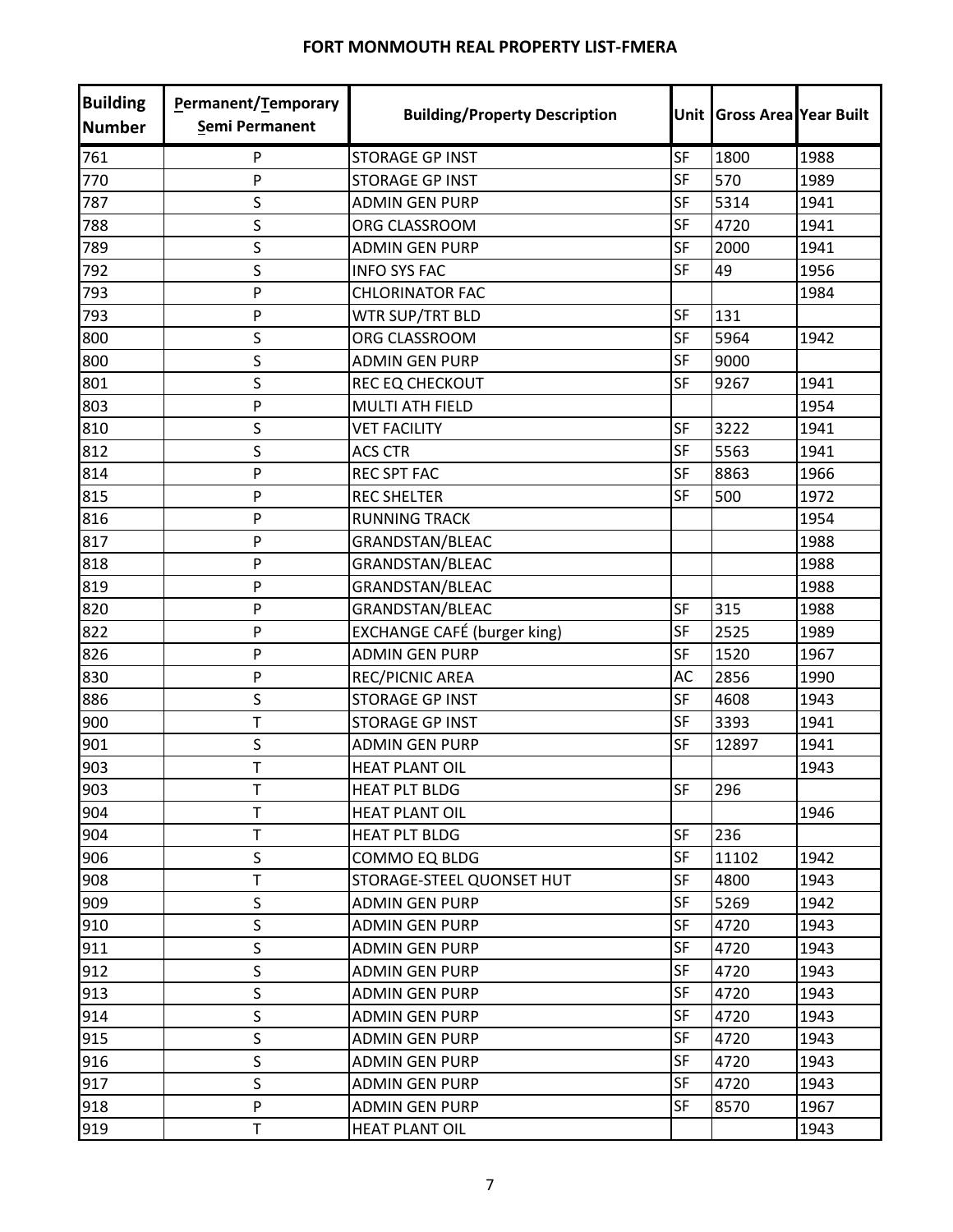| <b>Building</b><br><b>Number</b> | Permanent/Temporary<br>Semi Permanent | <b>Building/Property Description</b> |           | Unit Gross Area Year Built |      |
|----------------------------------|---------------------------------------|--------------------------------------|-----------|----------------------------|------|
| 919                              | Τ                                     | <b>HEAT PLT BLDG</b>                 | SF        | 296                        |      |
| 920                              | S                                     | <b>ACCESS CNT FAC</b>                | <b>SF</b> | 64                         | 1981 |
| 921                              | T                                     | <b>HEAT PLANT OIL</b>                |           |                            | 1943 |
| 921                              | T                                     | <b>HEAT PLT BLDG</b>                 | SF        | 385                        |      |
| 922                              | T                                     | <b>HEAT PLANT OIL</b>                |           |                            | 1943 |
| 922                              | $\mathsf T$                           | <b>HEAT PLT BLDG</b>                 | <b>SF</b> | 296                        |      |
| 949                              | P                                     | <b>SEWAGE LFT STAT</b>               |           |                            | 1943 |
| 952                              | P                                     | PLT/UTIL BLDG                        | <b>SF</b> | 86                         | 1946 |
| 953                              | P                                     | PLT/UTIL BLDG                        | SF        | 86                         | 1946 |
| 975                              | P                                     | <b>STORAGE GP INST</b>               | <b>SF</b> | 36000                      | 1954 |
| 976                              | P                                     | <b>COLD STR INST</b>                 | SF        | 13440                      | 1954 |
| 976                              | P                                     | <b>STORAGE GP INST</b>               | SF        | 13440                      |      |
| 977                              | P                                     | POLICE/MP STA                        | SF        | 18675                      | 1953 |
| 978                              | P                                     | <b>SUB/SWIT STA BD</b>               | SF        | 988                        | 1954 |
| 979                              | P                                     | <b>SEWAGE LFT STAT</b>               |           | 0                          | 1954 |
| 983                              | P                                     | WK ANIMAL BLDG                       | <b>SF</b> | 1924                       | 1977 |
| 1000                             | P                                     | <b>EXCH MAIN STORE</b>               | <b>SF</b> | 28904                      | 1970 |
| 1001                             | P                                     | <b>EXCH SER OUTLET</b>               | <b>SF</b> | 9018                       | 1970 |
| 1002                             | P                                     | <b>EXCH SER OUTLET</b>               | SF        | 3162                       | 1970 |
| 1003                             | P                                     | <b>EXCH SER OUTLET</b>               | <b>SF</b> | 4542                       | 1970 |
| 1005                             | P                                     | PO MAIN-POST OFFICE                  | SF        | 7645                       | 1971 |
| 1006                             | P                                     | <b>BANK</b>                          | <b>SF</b> | 5100                       | 1975 |
| 1007                             | P                                     | <b>COMMISSARY</b>                    | <b>SF</b> | 53700                      | 1998 |
| 1010                             | P                                     | <b>ACS CTR</b>                       | <b>SF</b> | 2600                       | 1970 |
| 1074                             | P                                     | <b>CHLORINATOR FAC</b>               |           |                            | 1984 |
| 1074                             | P                                     | WTR SUP/TRT BLD                      | SF        | 131                        | 1984 |
| 1075                             | P                                     | <b>MED WAREHOUSE</b>                 | SF        | 700                        | 1961 |
| 1075                             | P                                     | <b>DENTAL CLINIC</b>                 | SF        | 2800                       | 1961 |
| 1075                             | P                                     | <b>HEALTH CLINIC</b>                 | <b>SF</b> | 114157                     | 1961 |
| 1077                             | P                                     | <b>UOQ MILITARY</b>                  | SF        | 9282                       | 1962 |
| 1078                             | P                                     | <b>UOQ MILITARY</b>                  | SF        | 9373                       | 1962 |
| 1102                             | S                                     | <b>STORAGE GP INST</b>               | SF        | 4130                       | 1942 |
| 1103                             | S                                     | <b>ADMIN GEN PURP</b>                | SF        | 4130                       | 1942 |
| 1104                             | $\mathsf S$                           | <b>ADMIN GEN PURP</b>                | SF        | 4130                       | 1942 |
| 1105                             | $\sf S$                               | <b>ADMIN GEN PURP</b>                | SF        | 2065                       | 1942 |
| 1105                             | $\mathsf S$                           | <b>PVT/ORG CLUB</b>                  | <b>SF</b> | 2065                       |      |
| 1106                             | S                                     | <b>PVT/ORG CLUB</b>                  | SF        | 4130                       | 1942 |
| 1107                             | S                                     | <b>ADMIN GEN PURP</b>                | SF        | 2065                       | 1942 |
| 1107                             | S                                     | <b>PVT/ORG CLUB</b>                  | SF        | 2065                       |      |
| 1108                             | S                                     | CIDC FLD OPS BD                      | <b>SF</b> | 4130                       | 1942 |
| 1109                             | S                                     | ORG CLASSROOM                        | <b>SF</b> | 4130                       | 1942 |
| 1110                             | S                                     | <b>PVT/ORG CLUB</b>                  | SF        | 4130                       | 1942 |
| 1122                             | P                                     | <b>AUTO SKILL CTR</b>                | SF        | 11624                      | 1971 |
| 1123                             | P                                     | <b>ADMIN GEN PURP</b>                | SF        | 5400                       | 1976 |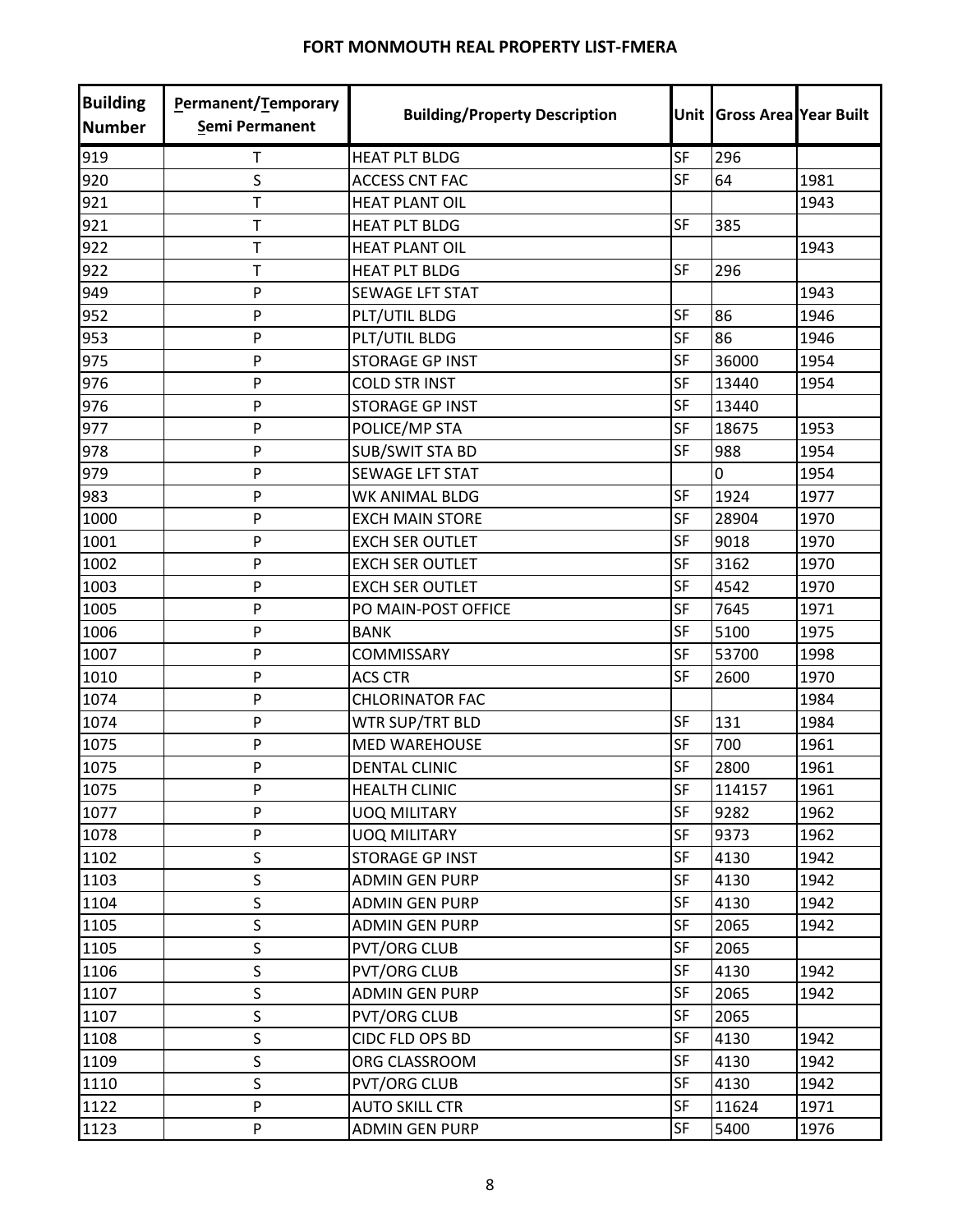| <b>Building</b><br><b>Number</b> | <b>Permanent/Temporary</b><br>Semi Permanent | <b>Building/Property Description</b> |           | Unit Gross Area Year Built |      |
|----------------------------------|----------------------------------------------|--------------------------------------|-----------|----------------------------|------|
| 1124                             | P                                            | <b>MWR CAR WASH</b>                  | SF        | 1092                       | 1994 |
| 0114A                            | P                                            | <b>SEWAGE LFT STAT</b>               |           |                            | 1960 |
| 1150                             | P                                            | <b>COMMO CTR-vail hall</b>           | <b>SF</b> | 36483                      | 1952 |
| 1152                             | P                                            | <b>INFO PROC CTR</b>                 | <b>SF</b> | 7200                       | 1971 |
| 1200                             | P                                            | <b>ADMIN GEN PURP</b>                | SF        | 84878                      | 1953 |
| 1201                             | P                                            | <b>EMERG OPNS CNTR</b>               | <b>SF</b> | 14764                      | 1953 |
| 1201                             | P                                            | <b>ADMIN GEN PURP</b>                | SF        | 73114                      |      |
| 1202                             | P                                            | <b>ADMIN GEN PURP</b>                | <b>SF</b> | 84878                      | 1953 |
| 1203                             | P                                            | <b>INFO PROC CTR</b>                 | <b>SF</b> | 83438                      | 1953 |
| 1204                             | P                                            | <b>GEN INST BLDG</b>                 | <b>SF</b> | 30537                      | 1953 |
| 1204                             | P                                            | <b>LAB INST</b>                      | <b>SF</b> | 1643                       |      |
| 1204                             | P                                            | <b>AUTO-AID INST</b>                 | <b>SF</b> | 5416                       |      |
| 1204                             | P                                            | <b>ENLISTED UPH</b>                  | SF        | 34902                      |      |
| 1204                             | P                                            | MISC FAC DET                         | SF        | 9500                       |      |
| 1204                             | P                                            | <b>AUDITORIUM GP</b>                 | <b>SF</b> | 6683                       |      |
| 1205                             | P                                            | <b>ENLISTED UPH</b>                  | SF        | 76857                      | 1953 |
| 1205                             | P                                            | <b>DINING FACILITY</b>               | <b>SF</b> | 6683                       |      |
| 1206                             | P                                            | PRUDEN AUDITORIUM GP                 | <b>SF</b> | 9256                       | 1953 |
| 1207                             | P                                            | MALLETTE HALL ADMIN GEN PURP         | SF        | 57386                      | 1953 |
| 1208                             | P                                            | <b>EMERG OPNS CNTR</b>               | <b>SF</b> | 1423                       | 1953 |
| 1208                             | P                                            | ADMIN GEN PURP-CECOM HEADQTRS        | SF        | 126641                     |      |
| 1209                             | P                                            | LAB/TST BLDG GP                      | <b>SF</b> | 23124                      | 1953 |
| 1209                             | P                                            | <b>ADMIN GEN PURP</b>                | <b>SF</b> | 69372                      |      |
| 1209                             | P                                            | ORG STR BLDG-CECOM                   | SF        | 600                        |      |
| 1210                             | P                                            | COMMO EQ BLDG-software eng center    | <b>SF</b> | 23780                      | 1953 |
| 1210                             | P                                            | ADMIN GEN PURP-software eng center   | <b>SF</b> | 61732                      |      |
| 1210                             | P                                            | LAB/TST BLDG GP-software eng center  | <b>SF</b> | 30866                      |      |
| 1210                             | P                                            | FST FD/SNK BAR-software eng center   | <b>SF</b> | 496                        |      |
| 1211                             | P                                            | <b>OUTDOOR THEATER</b>               |           |                            | 1953 |
| 1212                             | P                                            | <b>ADMIN GEN PURP</b>                | SF        | 6029                       | 1960 |
| 1213                             | P                                            | <b>ADMIN GEN PURP</b>                | <b>SF</b> | 9205                       | 1967 |
| 1214                             | P                                            | <b>ADMIN GEN PURP</b>                | <b>SF</b> | 7685                       | 1967 |
| 1215                             | P                                            | <b>AUDITORIUM GP</b>                 | SF        | 18883                      | 1968 |
| 1220                             | P                                            | <b>HEAT PLANT OIL</b>                |           |                            | 1953 |
| 1220                             | P                                            | <b>HEAT PLT BLDG</b>                 | SF        | 9011                       |      |
| 1221                             | P                                            | SEWAGE LFT STAT                      |           |                            | 1953 |
| 1222                             | P                                            | <b>ACCESS CNT FAC</b>                | SF        | 45                         | 1957 |
| 1223                             | P                                            | MISC SHED                            | <b>SF</b> | 72                         | 1963 |
| 1224                             | P                                            | MISC SHED                            | <b>SF</b> | 72                         | 1967 |
| 1226                             | P                                            | <b>INFO STAND</b>                    |           |                            | 1993 |
| 1230                             | P                                            | Sports Bubble (98' x 198')           | <b>SF</b> | 19404                      | 2003 |
| 1231                             | P                                            | <b>SUBSTATION</b>                    |           |                            | 1994 |
| 1232                             | P                                            | <b>IMPROVED LANDS</b>                | AC        | 6.94                       | 2005 |
| 0170D                            | P                                            | SEWAGE LFT STAT                      |           |                            | 1950 |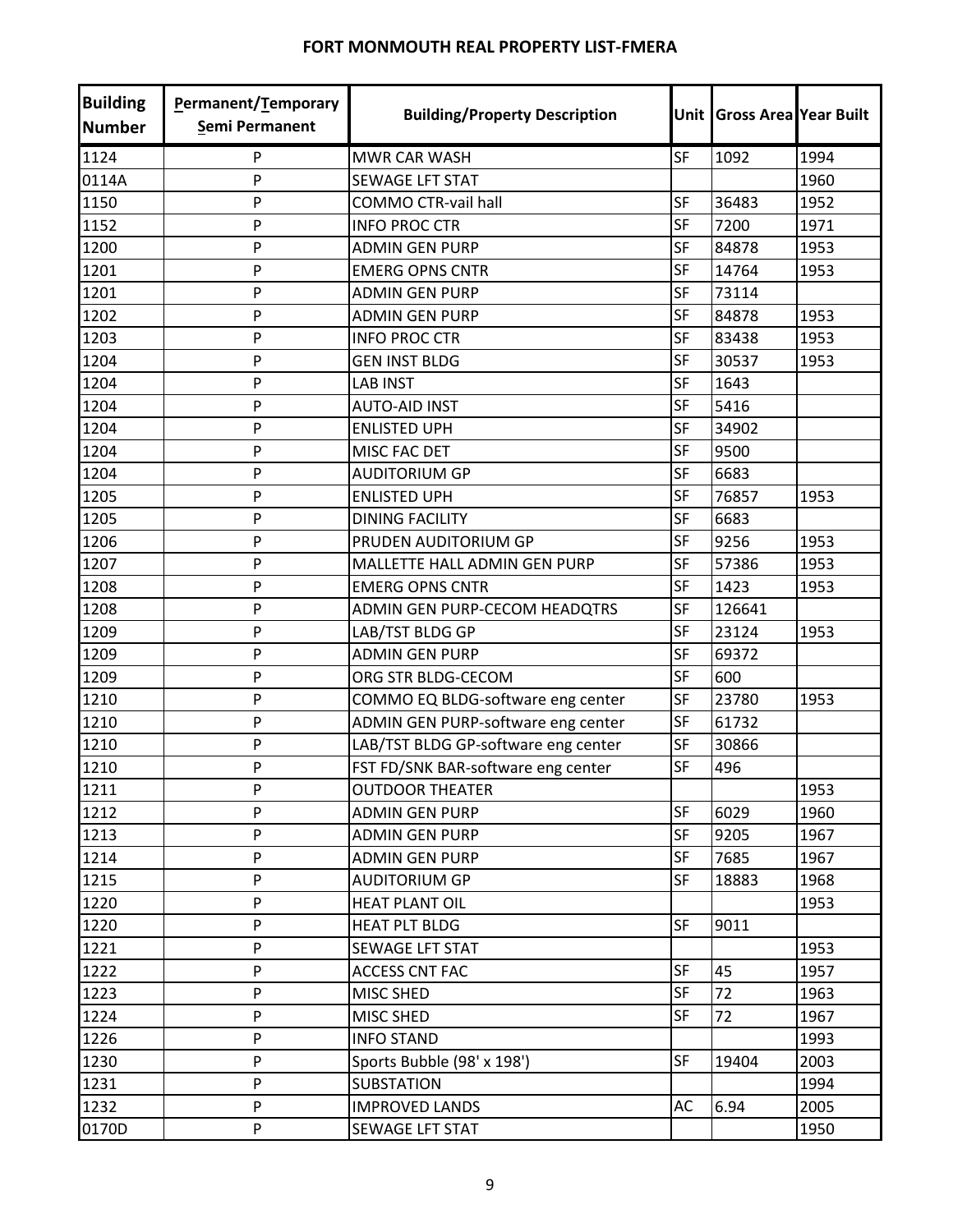| <b>Building</b><br><b>Number</b> | Permanent/Temporary<br>Semi Permanent | <b>Building/Property Description</b> |           | Unit Gross Area Year Built |      |
|----------------------------------|---------------------------------------|--------------------------------------|-----------|----------------------------|------|
| 2000                             | P                                     | OFF OPEN DINING-Gibbs Hall Suneagles | SF        | 37125                      | 1942 |
| 2001                             | $\mathsf{P}$                          | <b>COURT AREA</b>                    |           |                            | 1942 |
| 2002                             | P                                     | <b>COURT AREA</b>                    |           |                            | 1968 |
| 2017                             | ${\sf P}$                             | SEW/WST WTR TRT                      | SF        | 123                        | 1943 |
| 2018                             | $\mathsf{P}$                          | OFF OPEN DINING-Suneagles Bar        | SF        | 3205                       | 1942 |
| 2020                             | P                                     | <b>OD SWIM POOL</b>                  |           |                            | 1942 |
| 2021                             | P                                     | SEW/WST WTR TRT                      | SF        | 178                        | 1983 |
| 2022                             | P                                     | FH COL                               | SF        | 3700                       | 1951 |
| 2023                             | P                                     | FH COL                               | SF        | 3700                       | 1949 |
| 2024                             | P                                     | FH COL                               | SF        | 3700                       | 1949 |
| 2025                             | $\mathsf{P}$                          | FH COL                               | SF        | 3700                       | 1949 |
| 2026                             | P                                     | FH COL                               | SF        | 3700                       | 1949 |
| 2027                             | P                                     | FH COL                               | SF        | 3700                       | 1949 |
| 2028                             | P                                     | FH COL                               | SF        | 3700                       | 1949 |
| 2029                             | P                                     | FH LTC/MAJ                           | SF        | 3700                       | 1949 |
| 2030                             | $\mathsf{P}$                          | FH LTC/MAJ                           | SF        | 3700                       | 1949 |
| 2031                             | P                                     | FH LTC/MAJ                           | SF        | 3700                       | 1949 |
| 2032                             | P                                     | FH LTC/MAJ                           | SF        | 3700                       | 1949 |
| 2033                             | $\mathsf{P}$                          | FH LTC/MAJ                           | <b>SF</b> | 3700                       | 1949 |
| 2034                             | P                                     | FH LTC/MAJ                           | SF        | 3700                       | 1949 |
| 2035                             | P                                     | FH LTC/MAJ                           | SF        | 3700                       | 1949 |
| 2036                             | P                                     | FH LTC/MAJ                           | SF        | 3700                       | 1949 |
| 2037                             | $\mathsf{P}$                          | FH LTC/MAJ                           | SF        | 3700                       | 1949 |
| 2038                             | $\mathsf{P}$                          | FH LTC/MAJ                           | SF        | 3700                       | 1951 |
| 2039                             | P                                     | FH LTC/MAJ                           | SF        | 3700                       | 1951 |
| 2040                             | P                                     | FH LTC/MAJ                           | <b>SF</b> | 3700                       | 1951 |
| 2041                             | P                                     | FH LTC/MAJ                           | SF        | 3700                       | 1951 |
| 2042                             | P                                     | FH LTC/MAJ                           | <b>SF</b> | 3700                       | 1951 |
| 2043                             | P                                     | <b>SEW/WST WTR TRT</b>               | <b>SF</b> | 110                        | 1948 |
| 2046                             | P                                     | <b>CENT WASH BLDG</b>                | SF        | 170                        | 1998 |
| 2068                             | P                                     | <b>CHLORINATOR FAC</b>               |           |                            | 1953 |
| 2070                             | P                                     | <b>STORAGE GP INST</b>               | SF        | 5000                       | 1991 |
| 2071                             | ${\sf P}$                             | <b>STORAGE GP INST</b>               | SF        | 2400                       | 1999 |
| 0210A                            | P                                     | SEWAGE LFT STAT                      |           |                            | 1975 |
| 2231                             | P                                     | FH LTC/MAJ-HEMPHILL HOUSING          | SF        | 3700                       | 1955 |
| 2232                             | P                                     | FH LTC/MAJ-HEMPHILL HOUSING          | SF        | 3700                       | 1955 |
| 2233                             | P                                     | FH LTC/MAJ-HEMPHILL HOUSING          | SF        | 3700                       | 1955 |
| 2234                             | $\mathsf{P}$                          | FH LTC/MAJ-HEMPHILL HOUSING          | SF        | 3700                       | 1955 |
| 2235                             | P                                     | FH LTC/MAJ-HEMPHILL HOUSING          | <b>SF</b> | 3700                       | 1955 |
| 2236                             | P                                     | FH LTC/MAJ-HEMPHILL HOUSING          | SF        | 3700                       | 1955 |
| 2237                             | P                                     | FH LTC/MAJ-HEMPHILL HOUSING          | <b>SF</b> | 3700                       | 1955 |
| 2238                             | P                                     | FH LTC/MAJ-HEMPHILL HOUSING          | SF        | 3700                       | 1955 |
| 2239                             | P                                     | FH LTC/MAJ-HEMPHILL HOUSING          | SF        | 3700                       | 1955 |
| 2240                             | P                                     | FH LTC/MAJ-HEMPHILL HOUSING          | SF        | 3700                       | 1955 |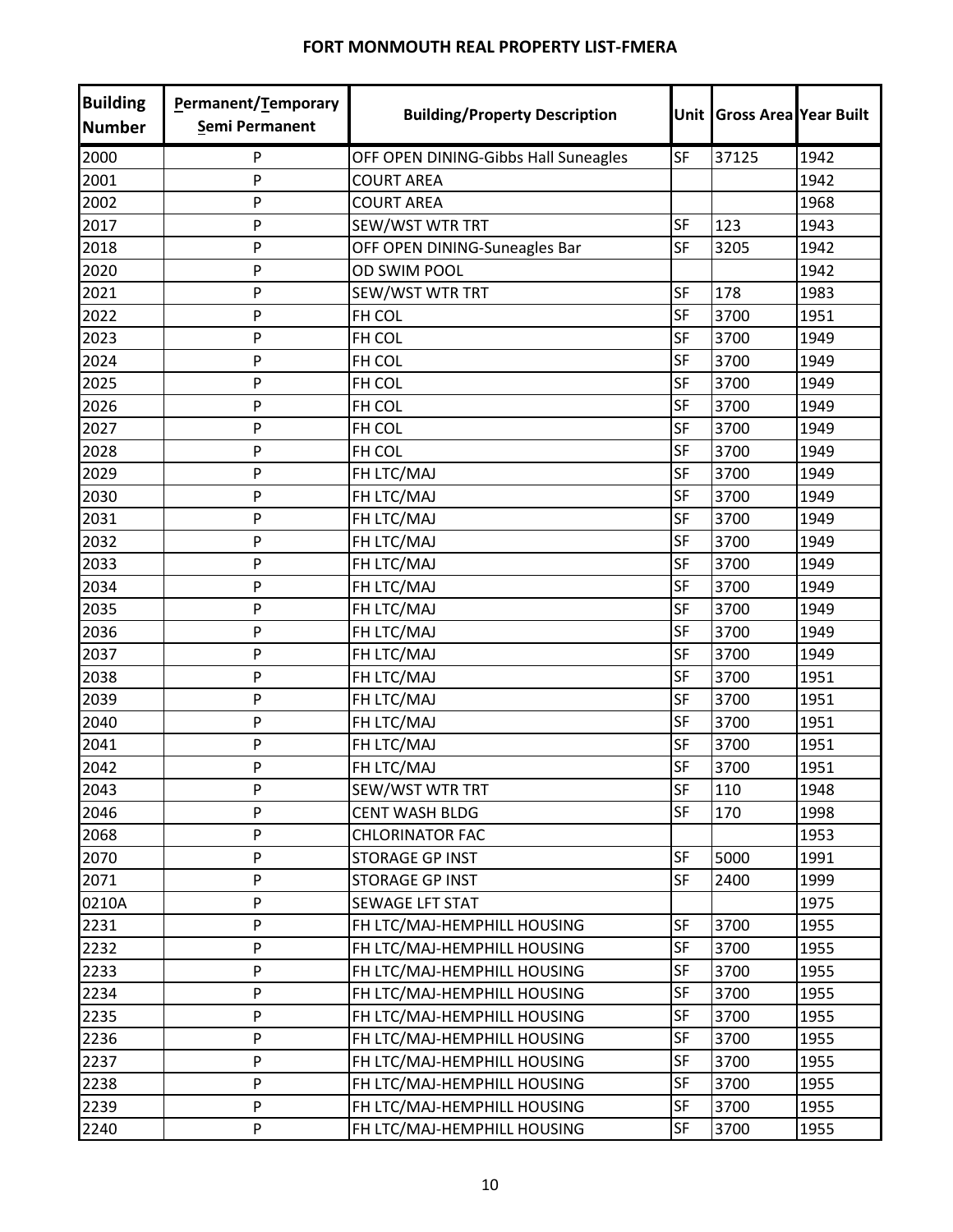| <b>Building</b><br><b>Number</b> | Permanent/Temporary<br><b>Semi Permanent</b> | <b>Building/Property Description</b> |           | Unit Gross Area Year Built |      |
|----------------------------------|----------------------------------------------|--------------------------------------|-----------|----------------------------|------|
| 2241                             | P                                            | <b>ACS CTR</b>                       | SF        | 4692                       | 1960 |
| 2260                             | P                                            | FH LTC/MAJ                           | SF        | 3700                       | 1955 |
| 2275                             | S                                            | <b>CHAPEL</b>                        | <b>SF</b> | 3279                       | 1942 |
| 2290                             | P                                            | <b>CDC UNDER 6 YRS</b>               | SF        | 19600                      | 1996 |
| 2291                             | P                                            | SEWAGE LFT STAT                      |           |                            | 1995 |
| 2292                             | P                                            | <b>IMHOFF TANK</b>                   |           |                            | 1996 |
| 2300                             | P                                            | PLAYGROUND GP                        |           |                            | 1985 |
| 2469                             | P                                            | PLT/UTIL BLDG                        | <b>SF</b> | 140                        | 1954 |
| 2501                             | P                                            | ORG CLASSROOM                        | SF        | 1440                       | 1942 |
| 2502                             | P                                            | PREC MACH SHOP                       | <b>SF</b> | 7680                       | 1942 |
| 2503                             | P                                            | PREC MACH SHOP                       | SF        | 7680                       | 1942 |
| 2504                             | P                                            | PREC MACH SHOP                       | SF        | 7936                       | 1942 |
| 2506                             | P                                            | PREC MACH SHOP                       | SF        | 10944                      | 1942 |
| 2507                             | P                                            | <b>STORAGE GP INST</b>               | SF        | 8512                       | 1942 |
| 2508                             | P                                            | <b>SEP TOIL/SHOWER</b>               | <b>SF</b> | 480                        | 1942 |
| 2510                             | P                                            | <b>CHLORINATOR FAC</b>               |           |                            | 1953 |
| 2510                             | P                                            | WTR SUP/TRT BLD                      | SF        | 196                        |      |
| 2525                             | P                                            | <b>ADMIN GEN PURP</b>                | <b>SF</b> | 86400                      | 1942 |
| 2535                             | Т                                            | LAB/TST BLDG GP                      | SF        | 738                        | 1942 |
| 2539                             | P                                            | <b>ADMIN GEN PURP</b>                | SF        | 7836                       | 1942 |
| 2540                             | P                                            | LAB/TST BLDG GP                      | SF        | 7920                       | 1997 |
| 2541                             | P                                            | LAB/TST BLDG GP                      | <b>SF</b> | 1080                       | 1997 |
| 2560                             | P                                            | <b>FIRE STATION</b>                  | SF        | 10070                      | 2001 |
| 2566                             | P                                            | YOUTH CENTER                         | <b>SF</b> | 19636                      | 1993 |
| 2567                             | P                                            | <b>EXCH AUTO SER</b>                 | <b>SF</b> | 1335                       | 1970 |
| 2568                             | P                                            | <b>OD SWIM POOL</b>                  |           |                            | 1988 |
| 2569                             | P                                            | SEP TOIL/SHOWER                      | SF        | 3000                       | 1942 |
| 2570                             | T                                            | <b>STORAGE GP INST</b>               | SF        | 254                        | 1943 |
| 2571                             | т                                            | STR SHED GP INS                      | <b>SF</b> | 110                        | 1945 |
| 2600                             | P                                            | STORAGE GP INST                      | SF        | 3853                       | 1942 |
| 2603                             | P                                            | SEW/WST WTR TRT                      | SF        | 334                        | 1954 |
| 2625                             | P                                            | FLAM MAT STR IN                      | <b>SF</b> | 2400                       | 1993 |
| 2627                             | P                                            | PISTOL RANGE                         | SF        | 11110                      | 2006 |
| 2628                             | P                                            | Storage BLDG Garage flre Train Area  | <b>SF</b> | 5724                       | 1990 |
| 2629                             | P                                            | FIR FIGHT/RESCU                      | AC        | 1.5                        | 1998 |
| 2630                             | P                                            | <b>FLAM MAT STR IN</b>               | SF        | 200                        | 1992 |
| 2631                             | P                                            | FLAM MAT STR IN                      | SF        | 200                        | 1992 |
| 2632                             | P                                            | HAZ MAT STR INS                      | SF        | 560                        | 1993 |
| 2700                             | P                                            | MYER CENTER LAB/TST BLDG GP          | SF        | 571900                     | 1955 |
| 2700                             | P                                            | MYER CENTER ORG STR BLDG             | SF        | 2000                       |      |
| 2700                             | P                                            | MYER CENTER ADMIN GEN PURP           | SF        | 77900                      |      |
| 2700                             | P                                            | MYER CENTER AUDITORIUM GP            | SF        | 8540                       |      |
| 2700                             | P                                            | MYER CENTER CAFETERIA                | SF        | 13200                      |      |
| 2701                             | P                                            | <b>SUB/SWIT STA BD</b>               | SF        | 1760                       | 1954 |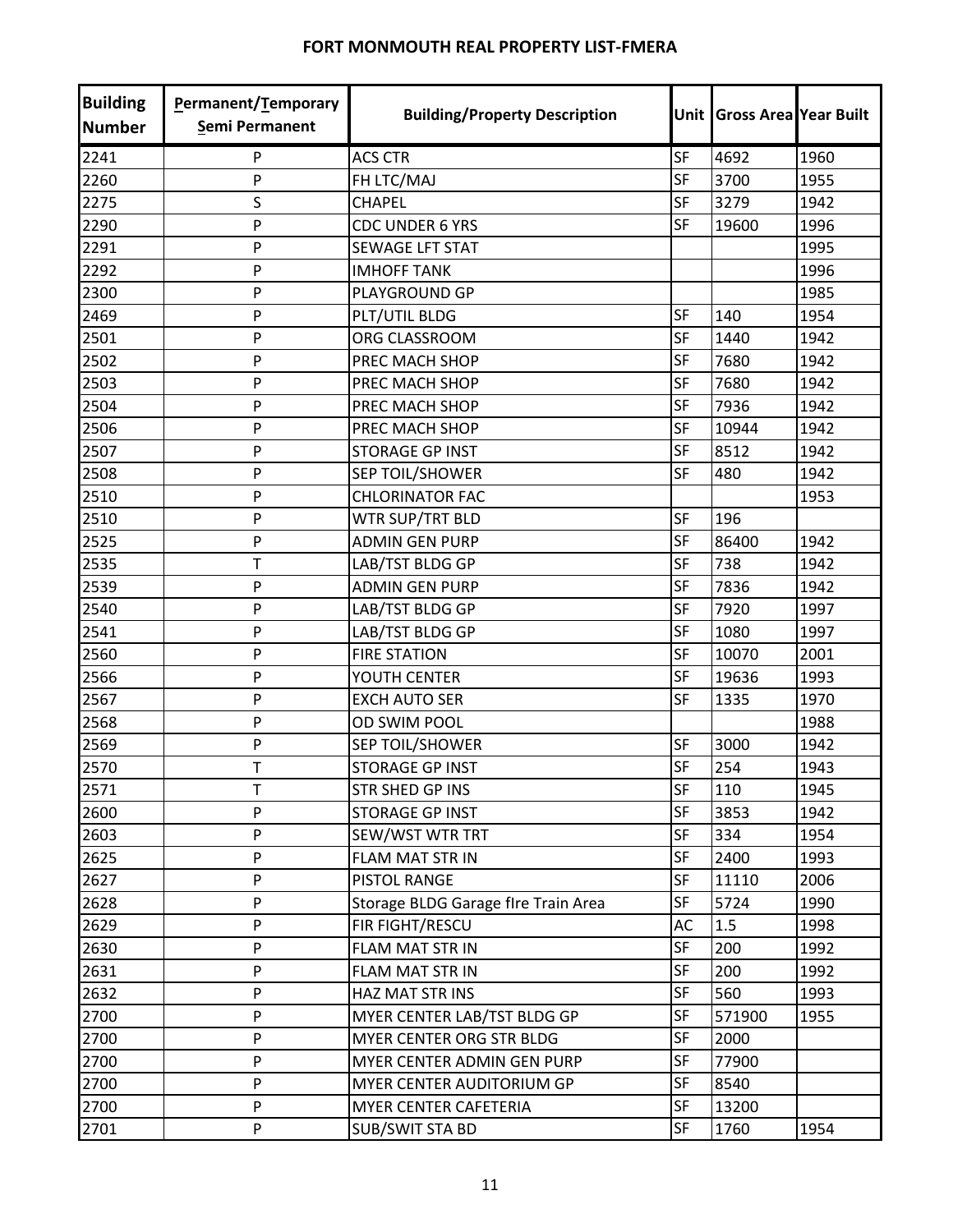| <b>Building</b><br><b>Number</b> | Permanent/Temporary<br>Semi Permanent | <b>Building/Property Description</b>                               |           | Unit Gross Area Year Built |      |
|----------------------------------|---------------------------------------|--------------------------------------------------------------------|-----------|----------------------------|------|
| 2702                             | P                                     | CWA Elevated water storage tank 250000 gallons                     |           |                            | 1954 |
| 2703                             | P                                     | <b>FLAGPOLE</b>                                                    |           |                            | 1954 |
| 2704                             | P                                     | LAB/TST BLDG GP                                                    | <b>SF</b> | 6226                       | 1965 |
| 2705                             | P                                     | LAB/TST BLDG GP-NIGHT VISION Electronics<br><b>Warfare Command</b> | <b>SF</b> | 47592                      | 1971 |
| 2706                             | P                                     | REF/A-C BLDG                                                       | <b>SF</b> | 6076                       | 1984 |
| 2707                             | P                                     | PULSE POWER BLDG LAB/TST BLDG GP                                   | SF        | 10786                      | 1988 |
| 2707                             | $\mathsf{P}$                          | PULSE POWER BLDG ADMIN GEN PURP                                    | <b>SF</b> | 15690                      |      |
| 2708                             | P                                     | <b>HEAT PLANT OIL</b>                                              |           |                            | 1988 |
| 2708                             | P                                     | <b>HEAT PLT BLDG</b>                                               | SF        | 3600                       |      |
| 2709                             | P                                     | <b>STORAGE GP INST</b>                                             | <b>SF</b> | 1536                       | 1988 |
| 2710                             | P                                     | <b>STORAGE GP INST</b>                                             | <b>SF</b> | 225                        | 1988 |
| 2711                             | P                                     | PLT/UTIL BLDG                                                      | <b>SF</b> | 500                        | 1988 |
| 2713                             | $\mathsf{P}$                          | <b>STORAGE GP INST</b>                                             | <b>SF</b> | 3350                       | 1993 |
| 2714                             | P                                     | <b>SUB/SWIT STA BD</b>                                             | <b>SF</b> | 126                        | 1988 |
| 2715                             | P                                     | <b>STORAGE GP INST</b>                                             | <b>SF</b> | 2030                       | 1991 |
| 2718                             | P                                     | LAB/TST BLDG GP                                                    | SF        | 2778                       | 1997 |
| 2719                             | P                                     | CO HQ'S BLDG                                                       | <b>SF</b> | 6574                       | 2006 |
| 2719                             | P                                     | <b>VEH MNT SHOP</b>                                                | SF        | 2448                       | 2006 |
| 2800                             | P                                     | RW LAND PAD PAV                                                    | SY        | 1600                       | 1968 |
| 2801                             | P                                     | <b>COMMO LINES UNG</b>                                             |           |                            | 1954 |
| 2802                             | P                                     | <b>COMMO LINES UNG</b>                                             |           |                            | 1954 |
| 2803                             | P                                     | SIDEWALKS PVD                                                      | SY        | 30780                      | 1942 |
| 2804                             | P                                     | <b>SIDEWALKS PVD</b>                                               | SY        | 9138                       | 1943 |
| 2805                             | P                                     | <b>IRRIGATION FAC</b>                                              |           |                            | 1968 |
| 2806                             | P                                     | FENCING/WALLS                                                      |           |                            | 1943 |
| 2807                             | P                                     | <b>ENTRANCE GATE</b>                                               |           |                            | 1968 |
| 3001                             | P                                     | FH JR NCO/ENL                                                      | SF        | 10038                      | 1953 |
| 3002                             | P                                     | FH JR NCO/ENL                                                      | SF        | 7240                       | 1953 |
| 3003                             | P                                     | FH JR NCO/ENL                                                      | SF        | 19064                      | 1953 |
| 3004                             | P                                     | FH JR NCO/ENL                                                      | SF        | 7367                       | 1953 |
| 3005                             | P                                     | FH JR NCO/ENL                                                      | SF        | 12324                      | 1953 |
| 3006                             | P                                     | FH JR NCO/ENL                                                      | SF        | 7367                       | 1953 |
| 3007                             | P                                     | FH JR NCO/ENL                                                      | SF        | 14064                      | 1953 |
| 3008                             | P                                     | FH JR NCO/ENL                                                      | SF        | 7240                       | 1953 |
| 3009                             | P                                     | FH JR NCO/ENL                                                      | SF        | 12268                      | 1953 |
| 3010                             | P                                     | FH JR NCO/ENL                                                      | SF        | 9058                       | 1953 |
| 3011                             | P                                     | FH JR NCO/ENL                                                      | SF        | 12268                      | 1953 |
| 3012                             | P                                     | FH JR NCO/ENL                                                      | SF        | 6363                       | 1953 |
| 3013                             | P                                     | FH JR NCO/ENL                                                      | <b>SF</b> | 8704                       | 1953 |
| 3014                             | P                                     | FH JR NCO/ENL                                                      | SF        | 12268                      | 1953 |
| 3015                             | P                                     | FH JR NCO/ENL                                                      | SF        | 9058                       | 1953 |
| 3016                             | P                                     | FH JR NCO/ENL                                                      | SF        | 12268                      | 1953 |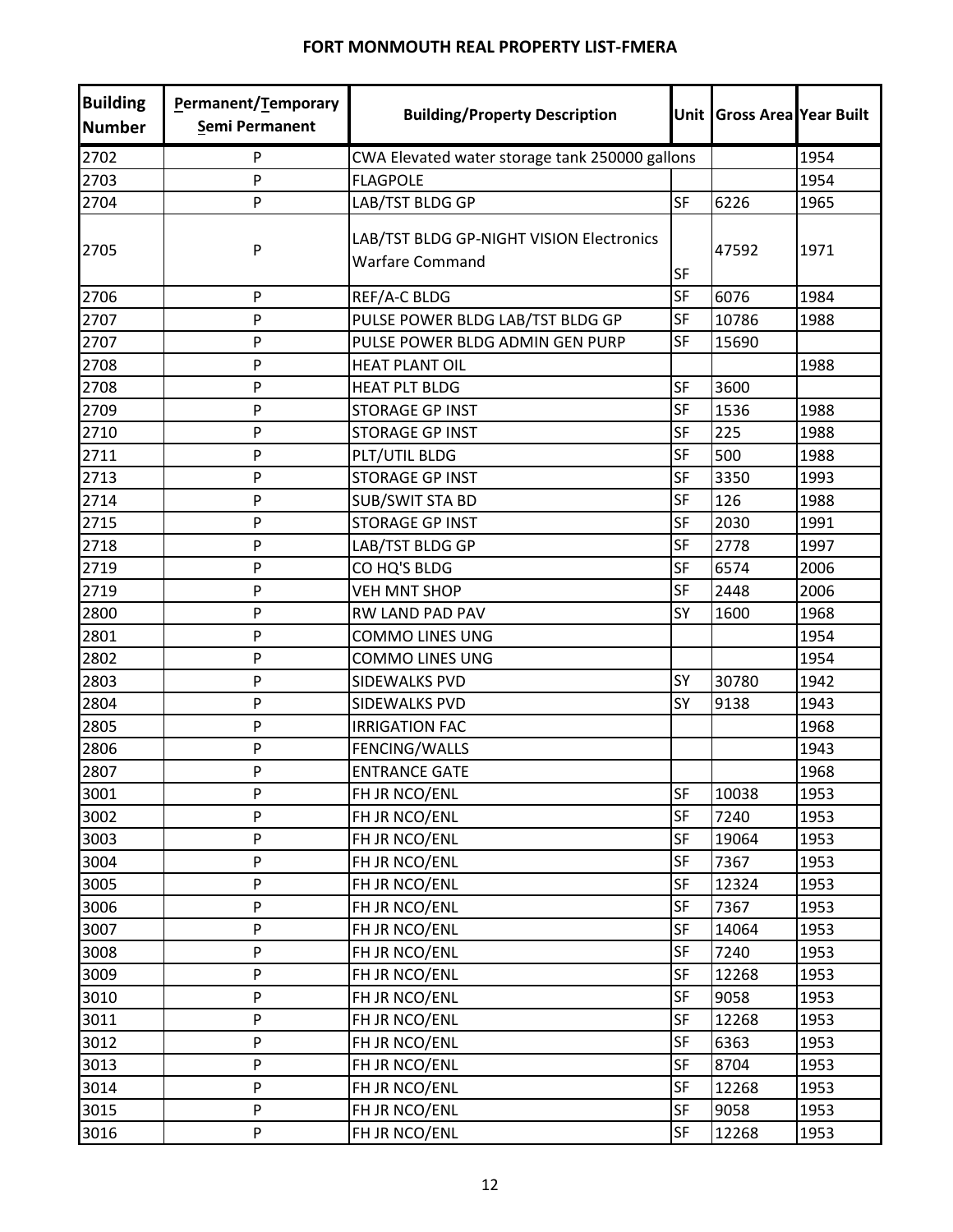| <b>Building</b><br><b>Number</b> | Permanent/Temporary<br><b>Semi Permanent</b> | <b>Building/Property Description</b> |           | Unit Gross Area Year Built |      |
|----------------------------------|----------------------------------------------|--------------------------------------|-----------|----------------------------|------|
| 3017                             | P                                            | FH JR NCO/ENL                        | SF        | 8704                       | 1953 |
| 3018                             | P                                            | FH JR NCO/ENL                        | SF        | 6210                       | 1953 |
| 3019                             | P                                            | FH JR NCO/ENL                        | <b>SF</b> | 12268                      | 1953 |
| 3020                             | P                                            | FH JR NCO/ENL                        | SF        | 12658                      | 1953 |
| 3021                             | P                                            | FH JR NCO/ENL                        | <b>SF</b> | 13048                      | 1953 |
| 3022                             | P                                            | FH JR NCO/ENL                        | SF        | 12658                      | 1953 |
| 3023                             | P                                            | FH JR NCO/ENL                        | <b>SF</b> | 7540                       | 1953 |
| 3024                             | P                                            | FH JR NCO/ENL                        | SF        | 7681                       | 1953 |
| 3025                             | P                                            | FH JR NCO/ENL                        | <b>SF</b> | 8063                       | 1953 |
| 3026                             | P                                            | FH JR NCO/ENL                        | <b>SF</b> | 7681                       | 1953 |
| 3027                             | P                                            | FH JR NCO/ENL                        | <b>SF</b> | 12374                      | 1953 |
| 3028                             | P                                            | FH JR NCO/ENL                        | <b>SF</b> | 18620                      | 1953 |
| 3029                             | P                                            | FH JR NCO/ENL                        | <b>SF</b> | 9430                       | 1953 |
| 3030                             | P                                            | FH JR NCO/ENL                        | SF        | 12658                      | 1953 |
| 3031                             | P                                            | FH JR NCO/ENL                        | SF        | 12324                      | 1953 |
| 3032                             | P                                            | FH JR NCO/ENL                        | SF        | 12658                      | 1953 |
| 3033                             | P                                            | FH JR NCO/ENL                        | <b>SF</b> | 8340                       | 1953 |
| 3034                             | P                                            | FH JR NCO/ENL                        | SF        | 12905                      | 1953 |
| 3035                             | P                                            | FH JR NCO/ENL                        | SF        | 9058                       | 1953 |
| 3036                             | P                                            | FH JR NCO/ENL                        | SF        | 12905                      | 1953 |
| 3037                             | P                                            | FH JR NCO/ENL                        | SF        | 12324                      | 1953 |
| 3038                             | P                                            | FH JR NCO/ENL                        | <b>SF</b> | 12905                      | 1953 |
| 3039                             | P                                            | FH JR NCO/ENL                        | SF        | 8340                       | 1953 |
| 3040                             | P                                            | FH JR NCO/ENL                        | <b>SF</b> | 8804                       | 1953 |
| 3041                             | P                                            | FH SR NCO                            | SF        | 12268                      | 1953 |
| 3042                             | P                                            | FH SR NCO                            | <b>SF</b> | 19488                      | 1953 |
| 3043                             | P                                            | FH SR NCO                            | SF        | 19488                      | 1953 |
| 3044                             | P                                            | FH SR NCO                            | <b>SF</b> | 19488                      | 1953 |
| 3045                             | P                                            | FH SR NCO                            | SF        | 19488                      | 1953 |
| 3046                             | P                                            | FH JR NCO/ENL                        | SF        | 11344                      | 1953 |
| 3047                             | P                                            | FH JR NCO/ENL                        | SF        | 7540                       | 1953 |
| 3048                             | P                                            | FH JR NCO/ENL                        | SF        | 8028                       | 1953 |
| 3049                             | P                                            | FH JR NCO/ENL                        | <b>SF</b> | 11344                      | 1953 |
| 3050                             | P                                            | FH JR NCO/ENL                        | SF        | 13048                      | 1953 |
| 3051                             | P                                            | FH JR NCO/ENL                        | SF        | 11344                      | 1953 |
| 3052                             | P                                            | FH JR NCO/ENL                        | <b>SF</b> | 9430                       | 1953 |
| 3300                             | P                                            | PLAYGROUND GP                        |           |                            | 1985 |
| 3301                             | P                                            | PLAYGROUND GP                        |           |                            | 1985 |
| 3302                             | P                                            | PLAYGROUND GP                        |           |                            | 1985 |
| 3303                             | P                                            | PLAYGROUND GP                        |           |                            | 1985 |
| 3304                             | P                                            | PLAYGROUND GP                        |           |                            | 1985 |
| 3305                             | P                                            | PLAYGROUND GP                        |           |                            | 1985 |
| 3306                             | P                                            | PLAYGROUND GP                        |           |                            | 1985 |
| 10000                            | P                                            | SOFTBALL FIELD                       |           |                            | 1960 |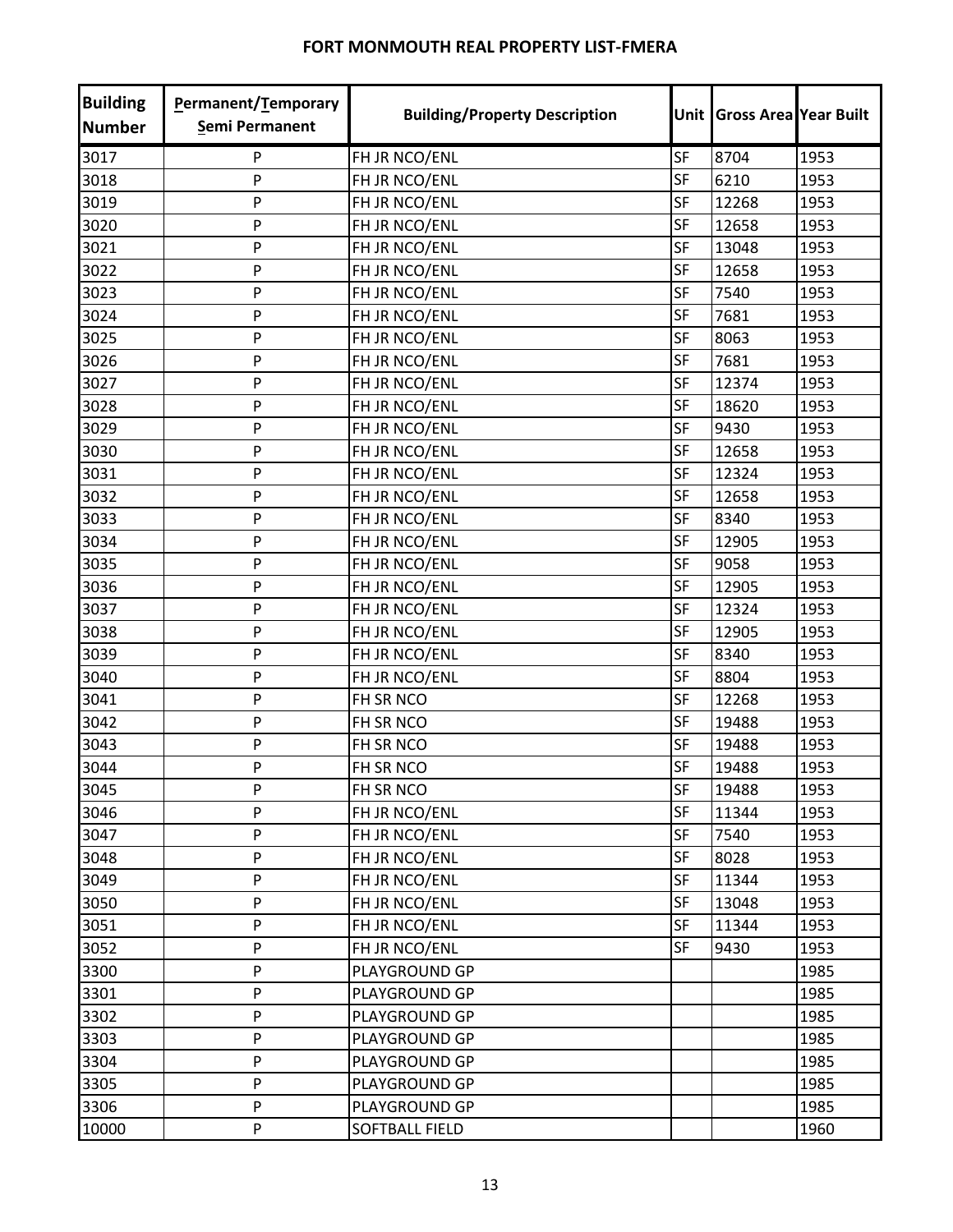| <b>Building</b><br><b>Number</b> | Permanent/Temporary<br>Semi Permanent | <b>Building/Property Description</b> |           | Unit Gross Area Year Built |      |
|----------------------------------|---------------------------------------|--------------------------------------|-----------|----------------------------|------|
| 11130                            | P                                     | RW LAND PAD PAV                      | SY        | 2100                       | 1955 |
| 1204A                            | P                                     | <b>HEAT PLT GEO</b>                  |           |                            | 2005 |
| 1205A                            | P                                     | <b>HEAT PLT GEO</b>                  |           |                            | 2005 |
| 12300                            | S                                     | PE TNG BUILDING                      | SF        | 20000                      | 2004 |
| 13510                            | P                                     | <b>COMMO LINES UNG</b>               |           |                            | 1954 |
| 13511                            | P                                     | <b>COMMO LINES UNG</b>               |           |                            | 1954 |
| 13512                            | P                                     | <b>COMMO LINES UNG</b>               |           |                            | 1954 |
| 15410                            | P                                     | <b>BULKHEADS</b>                     |           |                            | 1953 |
| 17980                            | P                                     | PARADE/DRIL FLD                      | AC        | 25                         | 1917 |
| 17981                            | P                                     | PARADE/DRIL FLD                      | AC        | $\overline{7}$             | 1952 |
| 2018A                            | P                                     | <b>SEWAGE LFT STAT</b>               |           |                            | 1960 |
| 2302A                            | T                                     | <b>STR SHED GP INS</b>               | SF        | 247                        | 1945 |
| 2542A                            | P                                     | PLT/UTIL BLDG                        | <b>SF</b> | 264                        | 1951 |
| 71310                            | S                                     | <b>TRAILER SITES</b>                 |           |                            | 1943 |
| 75011                            | P                                     | <b>GOLF CSE 18-HOL</b>               | AC        | 152                        | 1942 |
| 75028                            | P                                     | <b>OD ROLL RINK</b>                  |           |                            | 1966 |
| 81230                            | P                                     | <b>EXT LIGHTING</b>                  |           |                            | 1965 |
| 81231                            | P                                     | <b>EXT LIGHTING</b>                  |           |                            | 1968 |
| 81240                            | P                                     | OH ELECT LINES                       |           |                            | 1962 |
| 81260                            | P                                     | <b>TRANSFORMERS</b>                  |           |                            | 1967 |
| 81261                            | P                                     | <b>TRANSFORMERS</b>                  |           |                            | 1968 |
| 81262                            | P                                     | <b>TRANSFORMERS</b>                  |           |                            | 1968 |
| 81263                            | P                                     | <b>TRANSFORMERS</b>                  |           |                            | 1970 |
| 81291                            | P                                     | <b>UNG ELECT LINES</b>               |           |                            | 1962 |
| 81293                            | P                                     | OH ELECT LINES                       |           |                            | 1942 |
| 81294                            | S                                     | <b>TRANSFORMERS</b>                  |           |                            | 1943 |
| 81360                            | P                                     | <b>TRANSFORMERS</b>                  |           |                            | 1977 |
| 81392                            | P                                     | <b>SUBSTATION</b>                    |           |                            | 1953 |
| 82211                            | P                                     | <b>HOT WATER LINES</b>               |           |                            | 1958 |
| 82240                            | P                                     | <b>STEAM LINES</b>                   |           |                            | 1953 |
| 83210                            | P                                     | <b>SANITARY SEWER</b>                |           |                            | 1940 |
| 83211                            | P                                     | SANITARY SEWER                       |           |                            | 1943 |
| 84210                            | P                                     | <b>WATER DIST POT</b>                |           |                            | 1943 |
| 84291                            | P                                     | <b>WATER DIST POT</b>                |           |                            | 1943 |
| 85113                            | T                                     | ROADS, UNPAVED                       | SY        | 15091                      | 1962 |
| 85114                            | P                                     | TA ROADS PAVED                       | SY        | 96105                      | 1943 |
| 85115                            | T                                     | TA ROADS UNPAVE                      | SY        | 28051                      | 1943 |
| 85211                            | P                                     | SIDEWALKS PVD                        | SY        | 64049                      | 1956 |
| 85213                            | S                                     | SIDEWALKS PVD                        | SY        | 53762                      | 1959 |
| 85214                            | P                                     | <b>NONORG PK PAVD</b>                | <b>SY</b> | 84474                      | 1943 |
| 85215                            | P                                     | <b>NONORG PK PAVD</b>                | SY        | 169676                     | 1962 |
| 85216                            | S                                     | <b>NONORG PK PAVD</b>                | SY        | 434353                     | 1960 |
| 85217                            | P                                     | SIDEWALKS PVD                        | SY        | 6530                       | 1943 |
| 85218                            | P                                     | SIDEWALKS PVD                        | SY        | 42424                      | 1943 |